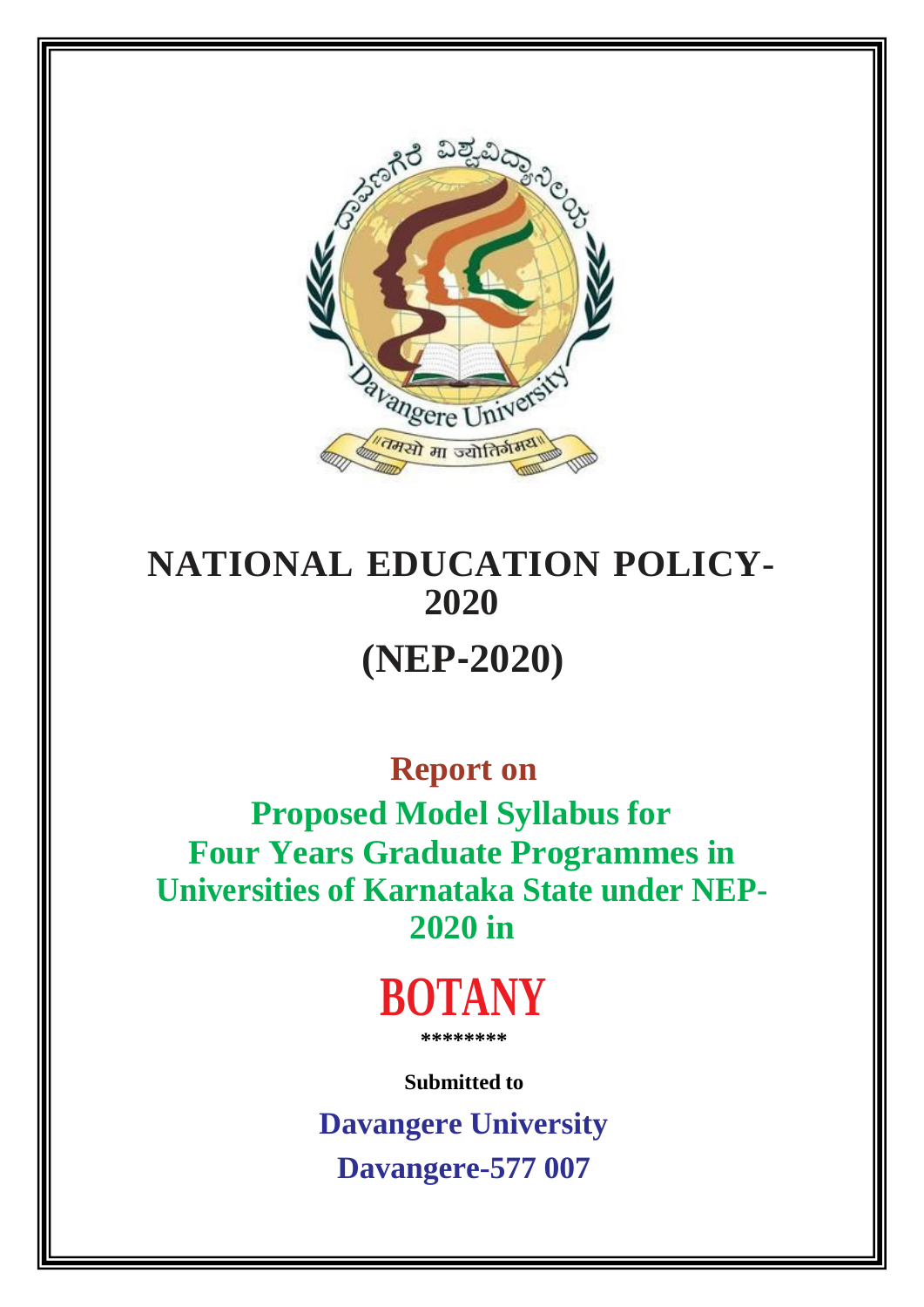### **Semester I and II**

| Course Title: <b>B.Sc. BOTANY</b>             |                                |  |  |  |  |
|-----------------------------------------------|--------------------------------|--|--|--|--|
| <b>Total Contact Hours: 56</b>                | Course Credits:06              |  |  |  |  |
| Formative Assessment Marks: 30                | Duration of ESA/Exam: 3hrs     |  |  |  |  |
| Model Syllabus Authors: Dr. G.R.NAIK AND TEAM | Summative Assessment Marks: 70 |  |  |  |  |

**Course Pre-requisite(s):** Mention only course titles from the curriculum that are needed to be

taken by the students before registering for this course.

| <b>Sl. No.</b> | <b>Semester Details</b> | <b>Subject</b>                                     | <b>Paper No</b> |
|----------------|-------------------------|----------------------------------------------------|-----------------|
| $\mathbf{1}$   | Semester I              | <b>Microbial Diversity</b>                         | $A-1$           |
| $\overline{2}$ | Semester II             | Diversity and Conservation of Non Flowering Plants | $A-2$           |
| 3              | Semester III            | <b>Plant Anatomy and Development Biology</b>       | $A-3$           |
| $\overline{4}$ | Semester IV             | <b>Ecology and Conservation Biology</b>            | $A-4$           |
| 5              | Semester V              | Plant taxonomy and Resource Botany                 | $A-5$           |
|                |                         | Genetics and Cell Biology                          | $A-6$           |
| 6              | Semester VI             | <b>Plant Physiology and Biochemistry</b>           | $A-7$           |
|                |                         | <b>Plant Biotechnology</b>                         | $A-8$           |
| $\overline{7}$ | <b>Semester VII</b>     | Molecular Biology                                  | $A-9$           |
|                |                         | Seed Biology and Seed Technology                   | $A-10$          |
|                |                         | <b>Plant Health Technology</b>                     | $A-11$          |
| 8              | <b>Semester VIII</b>    | Medicinal Plants and Phytochemistry                | $A-12$          |
|                |                         | <b>Bioinformatics and Computational Biology</b>    | $A-13$          |
|                |                         | <b>Research Methodology</b>                        | $A-14$          |

### **DISCIPLINE CORE PAPERS (DSC)**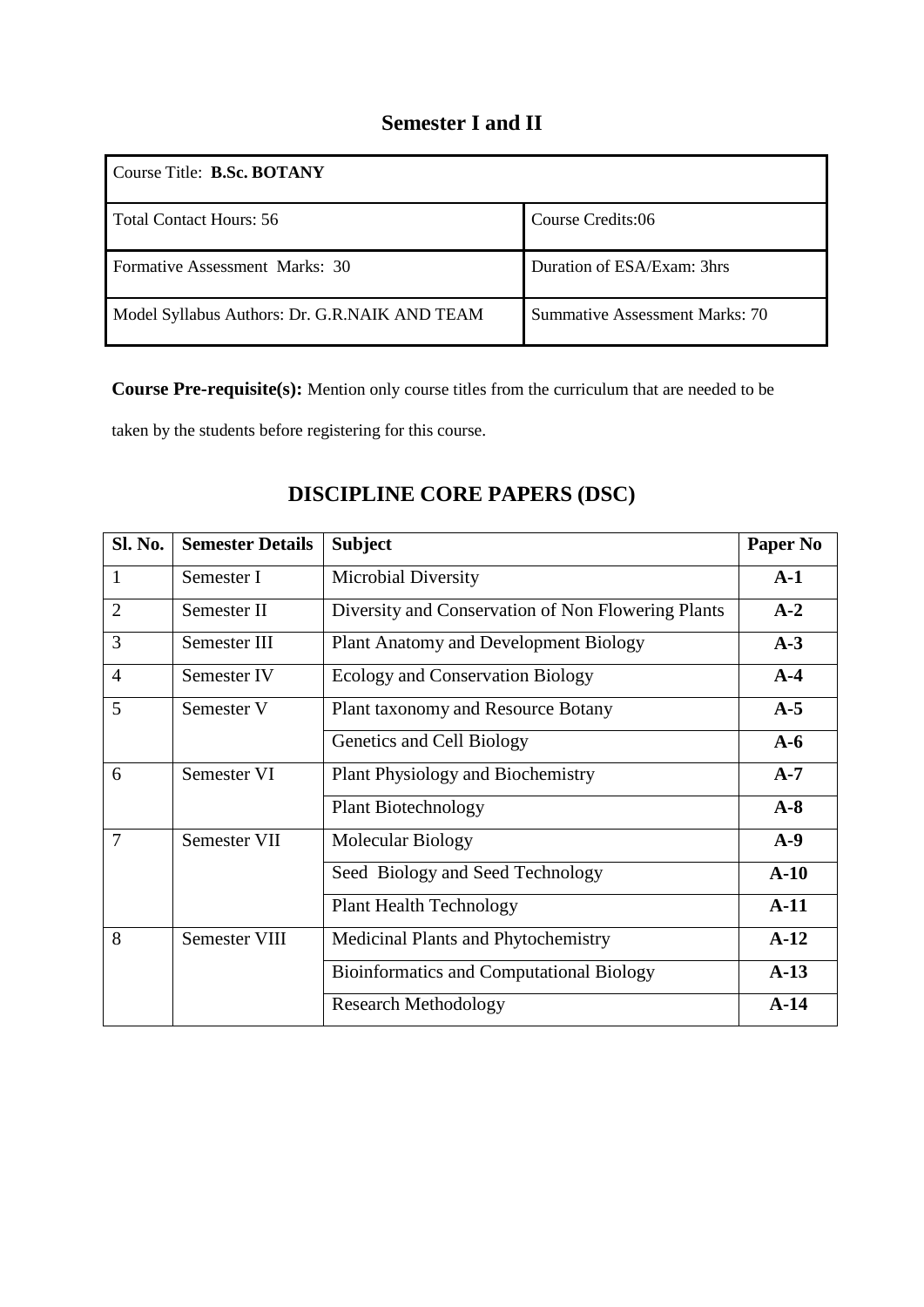| Sl No.         | <b>Semester</b> | <b>Credits</b><br><b>Subject: Botany</b>           |    | <b>Paper</b>   |
|----------------|-----------------|----------------------------------------------------|----|----------------|
|                | <b>Details</b>  |                                                    |    | N <sub>0</sub> |
|                | Semester V      | <b>DSE 1:</b> Algal and Fungal Biotechnology       | 03 | $E-1$          |
| $\overline{2}$ | Semester VI     | <b>DSE 2:</b> Herbal Technology                    | 03 | $E-2$          |
| 3              | Semester VII    | <b>DSE 3: Plant Propagation and Tissue Culture</b> | 03 | $E-3$          |
| $\overline{4}$ | Semester VIII   | <b>DSE 4:</b> Landscaping, Gardening and Green     | 03 | $E-4$          |
|                |                 | <b>House Technology</b>                            |    |                |

### **CORESPECIFIC ELECTIVE PAPERS (DSE)**

| <b>Open Electives for Semester I</b>                         |
|--------------------------------------------------------------|
| OE 1.1: Plants and human welfare                             |
| I OE 1.2: <b>Botany for the Beginners / Climate change</b>   |
| I OE 1.3: Mushroom Cultivation                               |
| <b>Open Electives for Semester II</b>                        |
| OE 2.1: Plant propagation, nursery management and gardening. |
| <b>OE 2.2: Bio-fuels</b>                                     |
| OE 2.3: Bio-fertilizers                                      |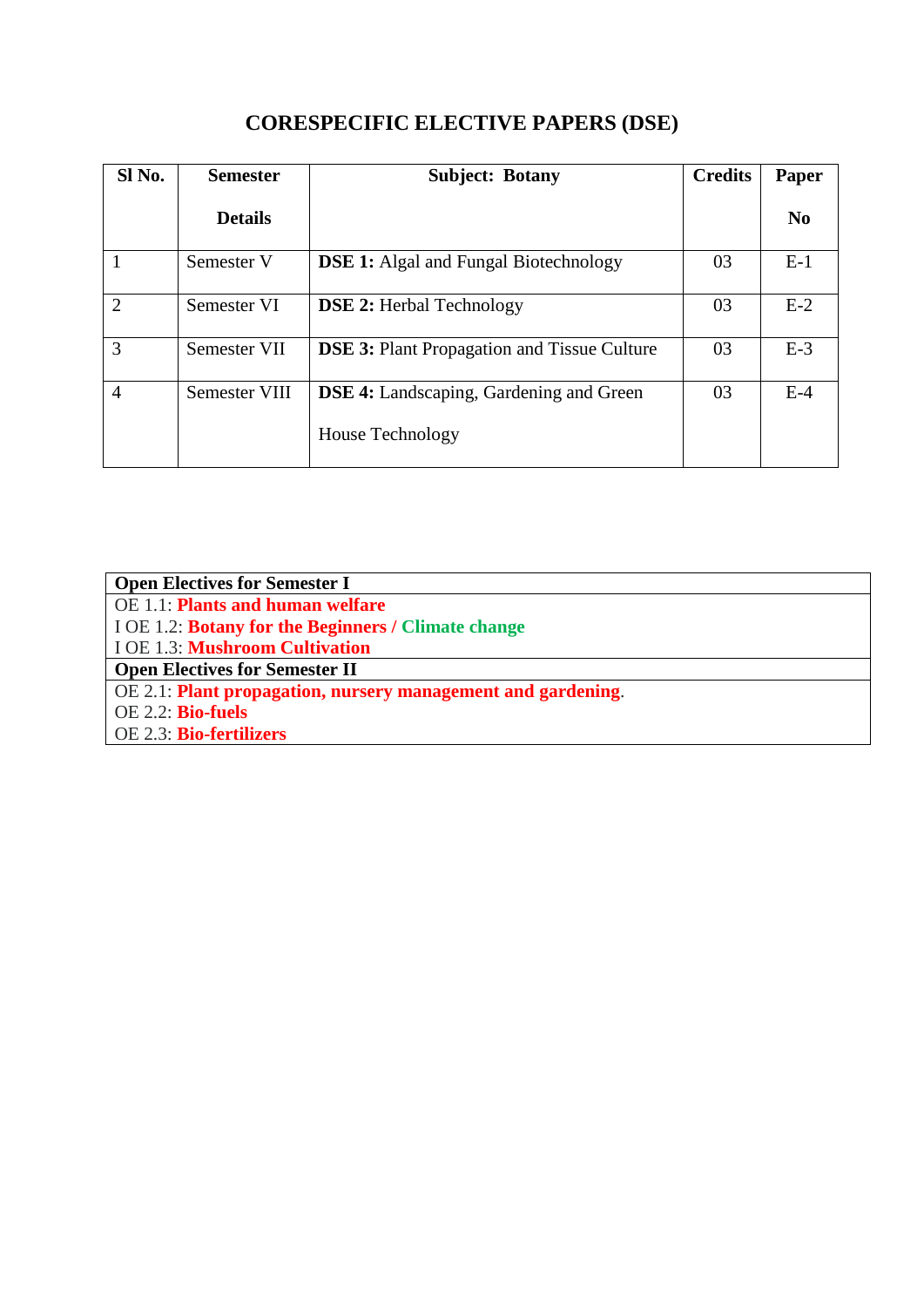### **BOTANY COURSE OUTCOMES (COs):**

At the end of the course the student should be able to:

*(Write 3-7 course outcomes. Course outcomes are statements of observable student actions*

*that serve as evidence of knowledge, skills and values acquired in this course)*

#### **Semester I (A-1): Microbial Diversity**

- 1. Understand the fascinating diversity, evolution, and significance of microorganisms.
- 2. Comprehend the systematic position, structure, physiology and life cycles of microbes and their impact on humans and environment.
- 3. Gain laboratory skills such as microscopy, microbial cultures, staining, identification, preservation of microbes for their applications in research and industry.

#### **Semester II (A-2): Diversity of Non- Flowering Plants**

- 1. Understand the diversity and affinities among Algae, Bryophytes, Pteridophytes and Gymnosperms.
- 2. Understand the morphology, anatomy, reproduction and life cycle across Algae, Bryophytes, Pteridophytes and Gymnosperms, and their ecological and evolutionary significance.
- 3. Obtain laboratory skills/explore non-flowering plants for their commercial applications.

#### **Semester III (A-3): Plant Anatomy and Developmental Biology**

- 1. Observation of variations that exist in internal structure of various parts of a plant and as well as among different plant groups in support for the evolutionary concept.
- 2. Skill development for the proper description of internal structure using botanical terms, their identification and further classification.
- 3. Understanding the basic concepts in plant morphogenesis, embryology and organ development.

#### **Semester IV (A-4): Ecology & Conservation Biology**

- 1. Understanding the fundamental concepts in ecology, environmental science and phytogeography.
- 2. Concept development in conservation, global ecological crisis, Sustainable development and pros and cons of human intervention.
- 3. Enable the student to appreciate bio diversity and the importance of various conservation strategies, laws and regulatory authorities and global issues related to climate change and sustainable development.

#### **Semester V (A-5): Plant Taxonomy &Resource Botany**

1. Ability to identify, classify and describe the plants in scientific terms. Identification of plants using dichotomous keys.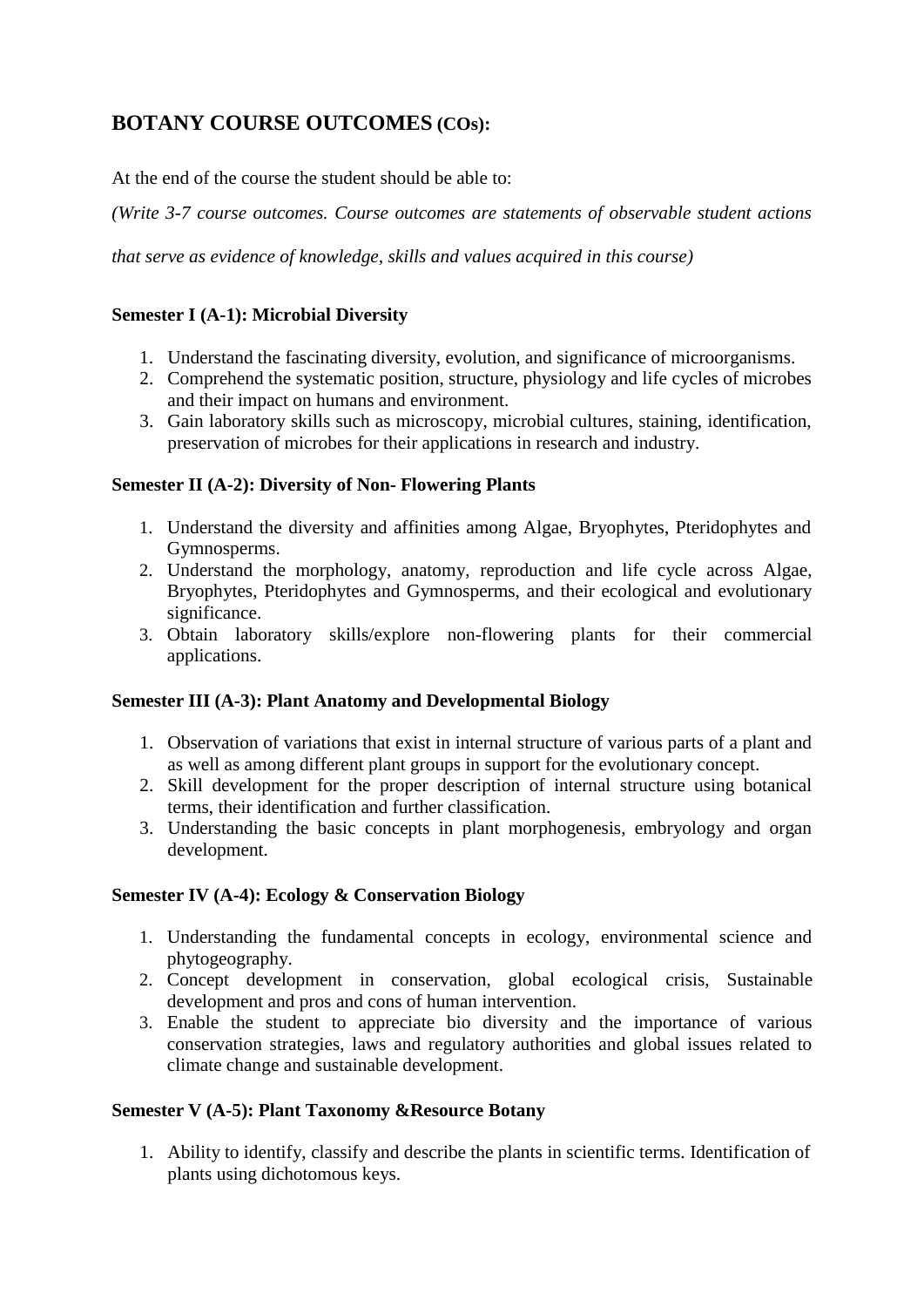- 2. Recognition, processing and utilization of economically important plants.
- 3. Skill development in processing of biomass and plant products as source of food, healthcare, energy and natural products.

#### **Semester V (A-6): Cell Biology & Genetics**

- 1. Identify the basic principles and current trends in classical genetics and Cell biology.
- 2. Recognize the historical process of the evolution of molecular genetics from classical genetics.
- 3. Develop theoretical background on molecular genetics to provide a strong support for the student for future research and employability.

#### **Semester VI (A-7): Plant Physiology & Biochemistry**

- 1. Preliminary understanding of the basic functions and intermediary metabolism in a plant body.
- 2. Awareness on the interdisciplinary nature of botany, chemistry and physics by studying the principles of plant life, growth and reproduction.
- 3. Recognizing the wonderful mechanism of transport and the Interrelationships existing between metabolic pathways thereby gaining and idea about the importance of plants in the dynamicity of nature.

#### **Semester VI (A-8): Plant Biotechnology**

- 1. Learning of knowledge & skill in plant tissue culture, plant molecular biology and transgenic.
- 2. Application of plant biotechnology in plant genomics, phylogenetic studies and metabolic engineering.
- 3. Understanding of new molecular techniques in cell and metabolic manipulations.

#### **Semester VII (A-9)**: **Molecular Biology**

- 1. Understanding the mechanism and concepts of life process at molecular level through central dogma concept.
- 2. Skill acquiring in the basic molecular biology techniques & characterization of micromolecules.
- 3. Acquiring the emerging technology skills in plant genetic engineering & proteomics.

#### **Semester VII (A-10): Seed Biology & Seed Technology**

- 1. Understanding the seed structure and related functions, seed health and productivity.
- 2. Technology for assessing the seed pathology, purity, and preservation.
- 3. Learning the field and laboratory protocols ofseed production, certification and quality.

#### **Semester VII (A-11): Plant Health Technology**

1. Understanding & learning common diseases & control measures of plant diseases.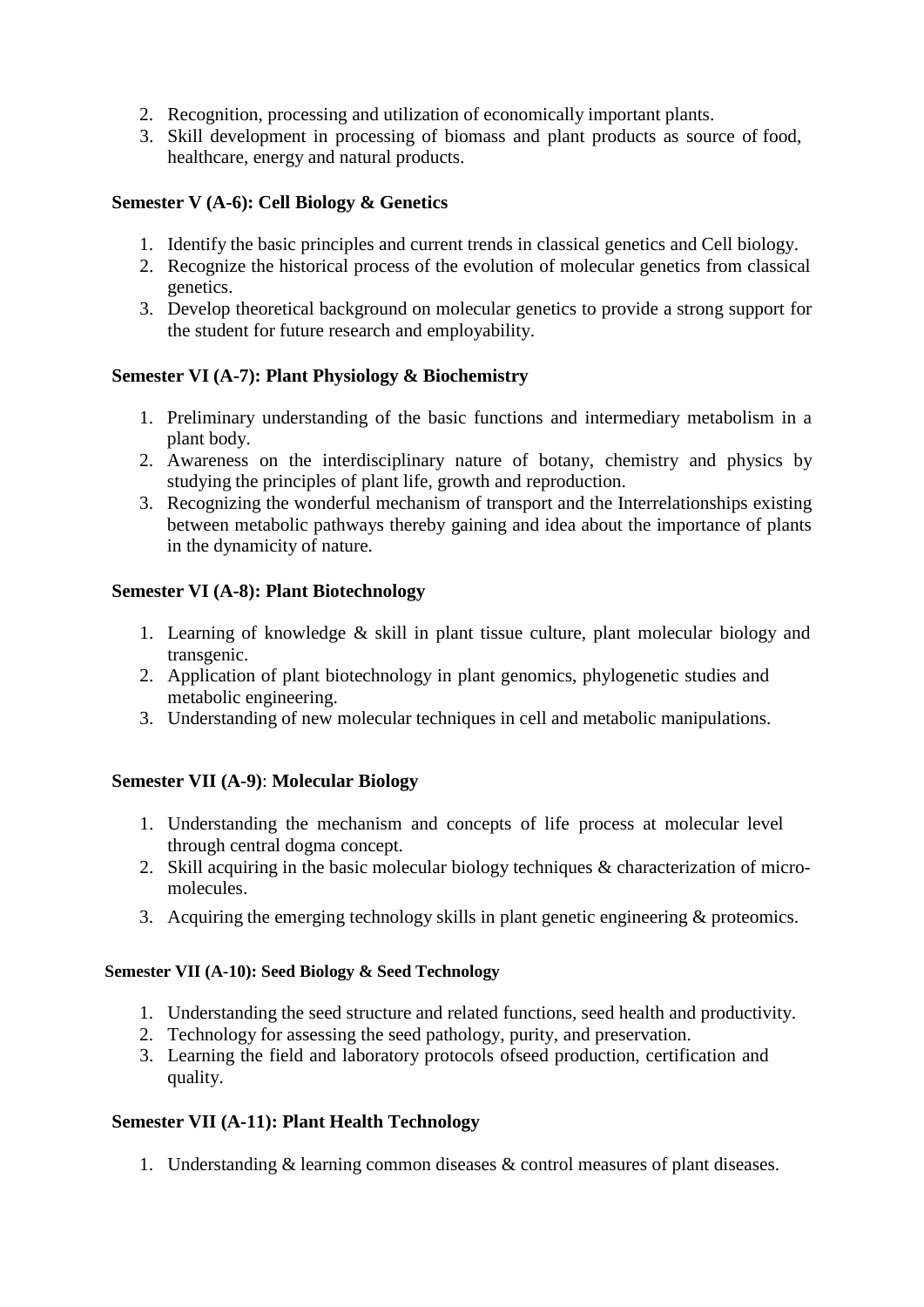- 2. Acquiring skills in plant disease diagnosis, control & management through IPM.
- 3. Learning of new skills in health clinic through biological methods.

#### **Semester VIII (A-13): Medicinal Plants & Phytochemistry**

- 1. Knowledge of Indian system of medicine with regard to medicinal plants.
- 2. Acquiring skills in identification, cultivation and preservation of medicinal plants.
- 3. Isolation, identification, characteristics of active principles in medicinal plants & drug formulations.

#### **Semester VIII (A-14): Bioinformatics & Computational Biology**

- 1. Learning of basic principles of application, ICT Technology in biological studies & research.
- 2. Acquiring skill to utilize the computational apps, active data basis and tools in analysis in genetics & proteomics.
- 3. Learning skills and software used for biological research & process understanding.

#### **Semester VIII (A-15): Research Methodology**

- 1. Understanding the working of science for further application in free, independent, individual needs and in designing scientific experimentation.
- 2. Acquire knowledge on the principles, components and applications of various scientific equipment in biology.
- 3. Foundation knowledge in the basic concepts, components and functions of informatics and the importance of statistical principles in biological research.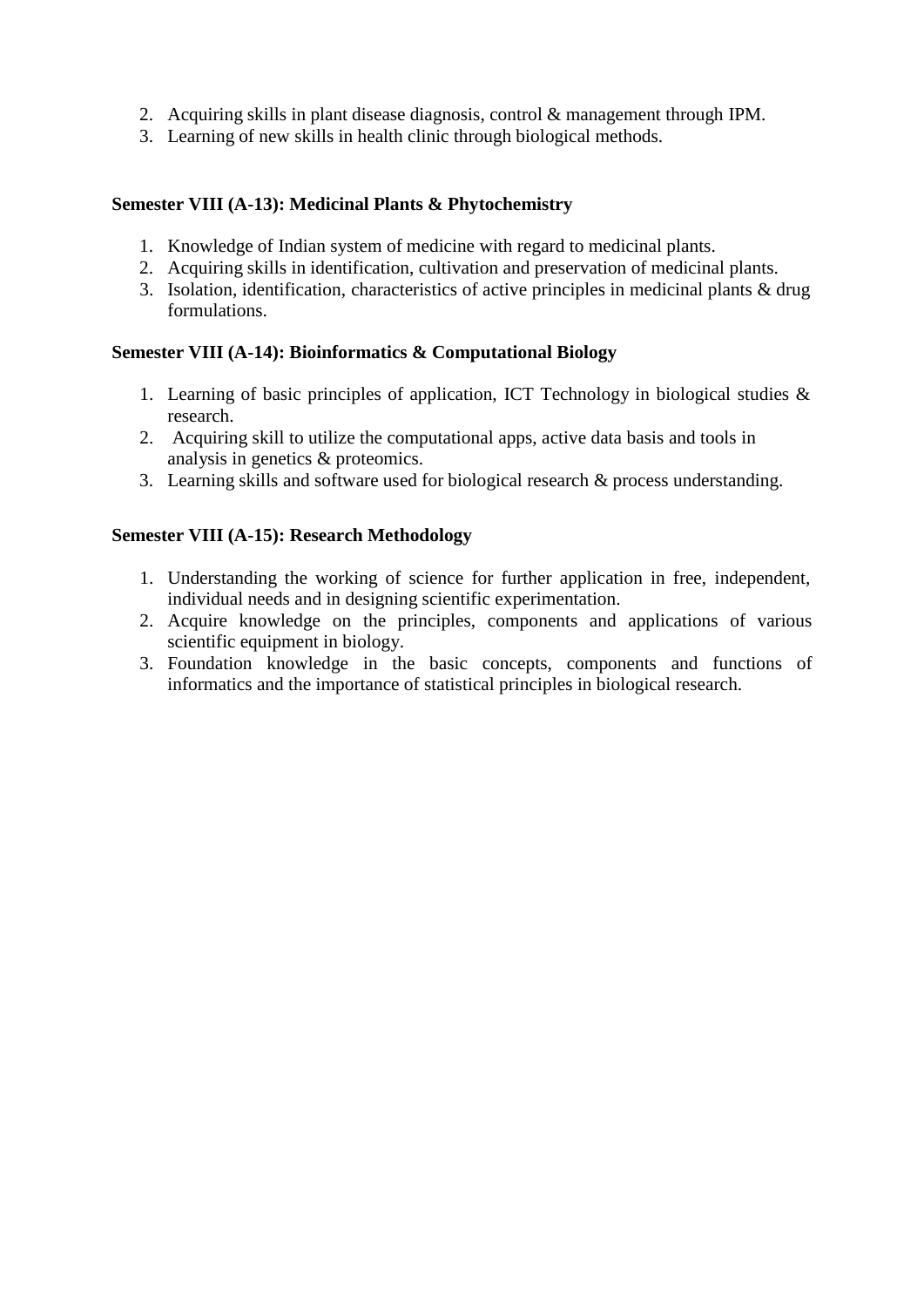| <b>SEMENAR</b>          | <b>Course Outcomes (COs) /</b><br><b>Program Outcomes (POs)</b> | $\mathbf{1}$ | $\overline{2}$ | $\mathbf{3}$ | $\overline{\mathbf{4}}$ | $5\overline{)}$ | 6            | $\overline{7}$ | 8            | 9            | 10          | 11           | 12          |
|-------------------------|-----------------------------------------------------------------|--------------|----------------|--------------|-------------------------|-----------------|--------------|----------------|--------------|--------------|-------------|--------------|-------------|
| $\mathbf{1}$            | $A-1$                                                           | $\mathbf{X}$ | $\mathbf X$    | $\mathbf X$  |                         |                 | X            |                |              | $\mathbf{X}$ |             |              | $\mathbf X$ |
| $\mathbf{2}$            | $A-2$                                                           | $\mathbf X$  | $\mathbf X$    | $\mathbf{X}$ |                         |                 | $\mathbf X$  |                | $\mathbf{X}$ | $\mathbf X$  |             |              | $\mathbf X$ |
| 3 <sub>l</sub>          | $A-3$                                                           |              | $\mathbf X$    | $\mathbf X$  | $\mathbf X$             | $\mathbf{X}$    |              | $\mathbf{X}$   |              | $\mathbf{X}$ |             |              | $\mathbf X$ |
| $\overline{\mathbf{4}}$ | $A-4$                                                           |              |                | $\mathbf{X}$ |                         | $\mathbf X$     | $\mathbf X$  | $\mathbf{X}$   | $\mathbf{X}$ | $\mathbf{X}$ | $\mathbf X$ | $\mathbf X$  | $\mathbf X$ |
| 5                       | $A-5, A-6$                                                      | $\mathbf{X}$ | $\mathbf X$    | $\mathbf X$  | $\mathbf X$             | $\mathbf X$     |              | $\mathbf{X}$   | $\mathbf{X}$ | $\mathbf X$  | $\mathbf X$ | $\mathbf{X}$ | $\mathbf X$ |
| 6                       | $A-7, A-8$                                                      |              |                |              |                         | $\mathbf{X}$    |              | $\mathbf{X}$   |              | $\mathbf X$  |             | $\mathbf{X}$ | $\mathbf X$ |
| $\overline{7}$          | A-9, A-10, A-11                                                 |              |                |              |                         | $\mathbf X$     | $\mathbf X$  | $\mathbf{X}$   |              | $\mathbf X$  | $\mathbf X$ | $\mathbf X$  | $\mathbf X$ |
| 8                       | A-12A-13, A-14,                                                 |              |                |              |                         | $\mathbf X$     | $\mathbf{X}$ | $\mathbf{X}$   | $\mathbf{X}$ | $\mathbf X$  | $\mathbf X$ | $\mathbf X$  | $\mathbf X$ |

### **Course Articulation Matrix: Mapping of Course Outcomes (COs) with Program Outcomes (POs 1-12)**

Course Articulation Matrix relates course outcomes of course with the corresponding program outcomes whose attainment is attempted in this course. Mark 'X' in the intersection cell if a course outcome addresses a particular program outcome.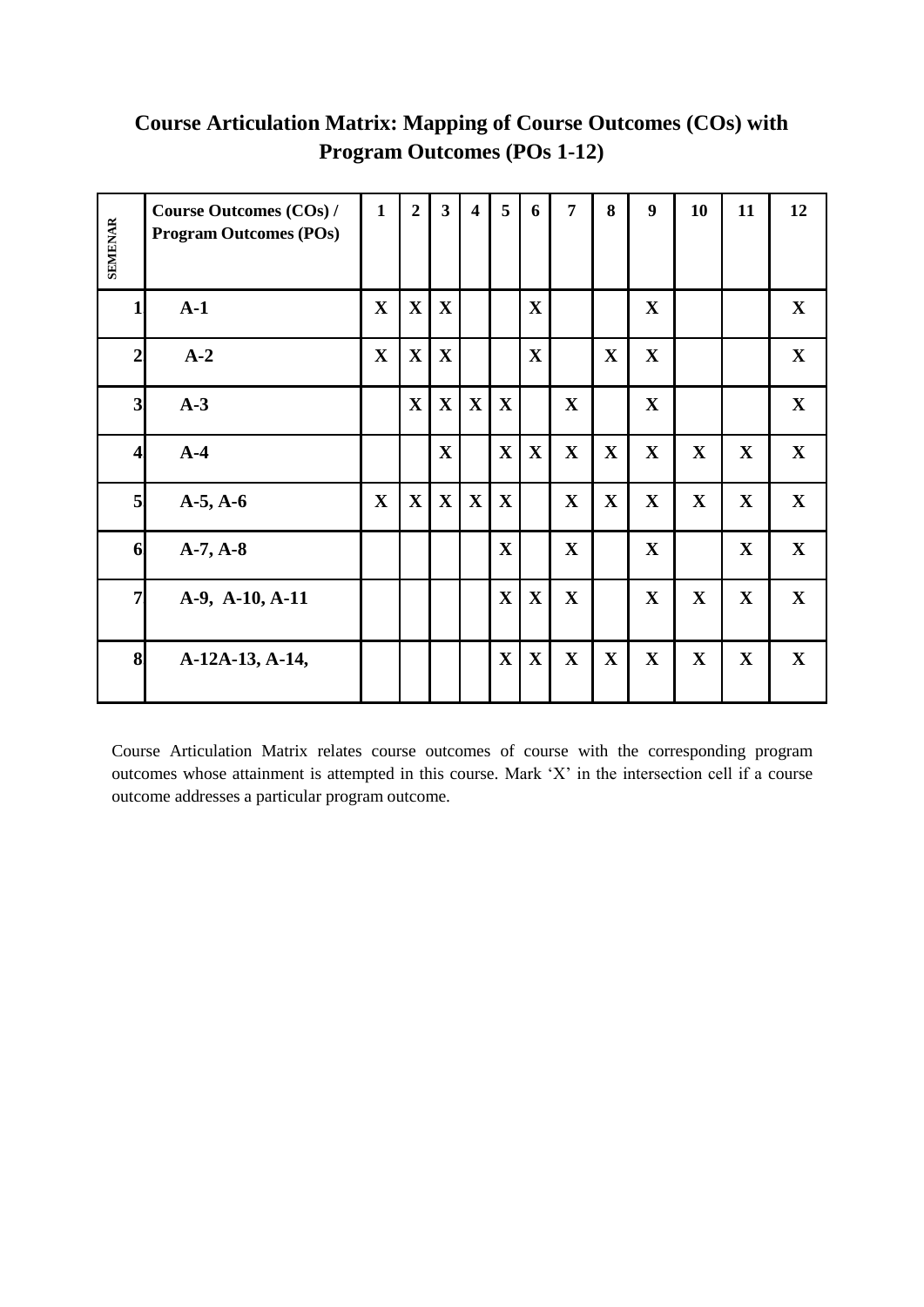### **B.Sc. BOTANY: Semester - 1**

### **Title of the Course: Microbial Diversity**

| Number of theory | Number of lecture | Number of         | Number of practical |
|------------------|-------------------|-------------------|---------------------|
| credits          | hours/semester    | practical credits | hours /semester     |
|                  | 60                |                   | 56                  |

| <b>Content of Theory Course 1</b>                                                                                                                                                                                                                                                                                                                                                                                                                              | <b>60 Hrs</b>  |
|----------------------------------------------------------------------------------------------------------------------------------------------------------------------------------------------------------------------------------------------------------------------------------------------------------------------------------------------------------------------------------------------------------------------------------------------------------------|----------------|
| UNIT-1                                                                                                                                                                                                                                                                                                                                                                                                                                                         | 15             |
| Chapter 1: Microbial diversity-Introduction to microbial diversity; Methods of<br>estimation; Hierarchical organization and positions of microbes in the living world.<br>Whittaker's five-kingdom system and Carl Richard Woese's three-domain system.<br>Distribution of microbes in soil, air, food and water. Significance ofmicrobial diversity in<br>nature.                                                                                             | $\overline{5}$ |
| Chapter 2: History and developments of microbiology-Microbiologists and their<br>contributions (Leeuwenhoek, Louis Pasteur, Robert Koch, Joseph Lister, Dmitri<br>Iwanowski, Sergius Winogradsky and M W Beijerinck and Paul Ehrlich).                                                                                                                                                                                                                         | 5              |
| Chapter 3: Microscopy-Working principle and applications of light, dark field, phase<br>contrast and electron microscopes (SEM and TEM). Microbiological stains (acidic, basic<br>and special) and Principles of staining. Simple, Gram's and differential staining.                                                                                                                                                                                           | 5              |
| UNIT-2                                                                                                                                                                                                                                                                                                                                                                                                                                                         | 15             |
| Chapter 4: Culture media for Microbes-Natural and synthetic media, Routine media -<br>basal media, enriched media, selective media, indicator media, transport media, and<br>storage media.                                                                                                                                                                                                                                                                    | 5              |
| Chapter 5: Sterilization methods -Principle of disinfection, antiseptic, tyndallisation<br>and Pasteurization, Sterilization-Sterilization by dry heat, moist heat, UV light,<br>ionization radiation, filtration. Chemical methods of sterilization-phenolic compounds,<br>anionic and cationic detergents.                                                                                                                                                   | 5              |
| Chapter 6: Microbial Growth-Microbial growth and measurement. Nutritional types of<br>Microbes- autotrophs, heterotrophs, phototrophs,<br>chemotrophs,<br>lithotrophs<br>and<br>organotrophs.                                                                                                                                                                                                                                                                  | 5              |
| UNIT-3                                                                                                                                                                                                                                                                                                                                                                                                                                                         | 15             |
| Chapter 7: Microbial cultures and preservation-Microbial cultures. Pure culture and<br>axenic cultures, subculturing, Preservation methods-overlaying cultures with mineral oils,<br>lyophilisation. Microbial culture collections and their importance. A brief account on<br>ITCC, MTCC and ATCC.                                                                                                                                                            | 5              |
| Chapter 8: Viruses- General structure and classification of Viruses; ICTV system of<br>classification. Structure and multiplication of TMV, SARS-COV-2, Rabies and<br>Bacteriophage (T2). Vaccines and types.                                                                                                                                                                                                                                                  | 5              |
| <b>Chapter 9: Viroids-</b> general characteristics and structure of Potato Spindle Tuber<br>Viroid (PSTVd); Prions - general characters and Prion diseases. Economic importance<br>of viruses.                                                                                                                                                                                                                                                                 | 5              |
| UNIT-4                                                                                                                                                                                                                                                                                                                                                                                                                                                         | 15             |
| characteristics<br>10:<br>Bacteria-<br>General<br>and<br>classification<br><b>Chapter</b><br>(Bergey's<br>classification), Archaebacteria and Eubacteria. Ultrastructure of Bacteria; Bacterial<br>growth and nutrition. Reproduction in bacteria- asexual and sexual methods. Study of<br>Rhizobium and its applications. A brief account of Actinomycetes and Cyanobacteria.<br>Mycoplasmas and Phytoplasmas- General characteristics and diseases. Economic | 5              |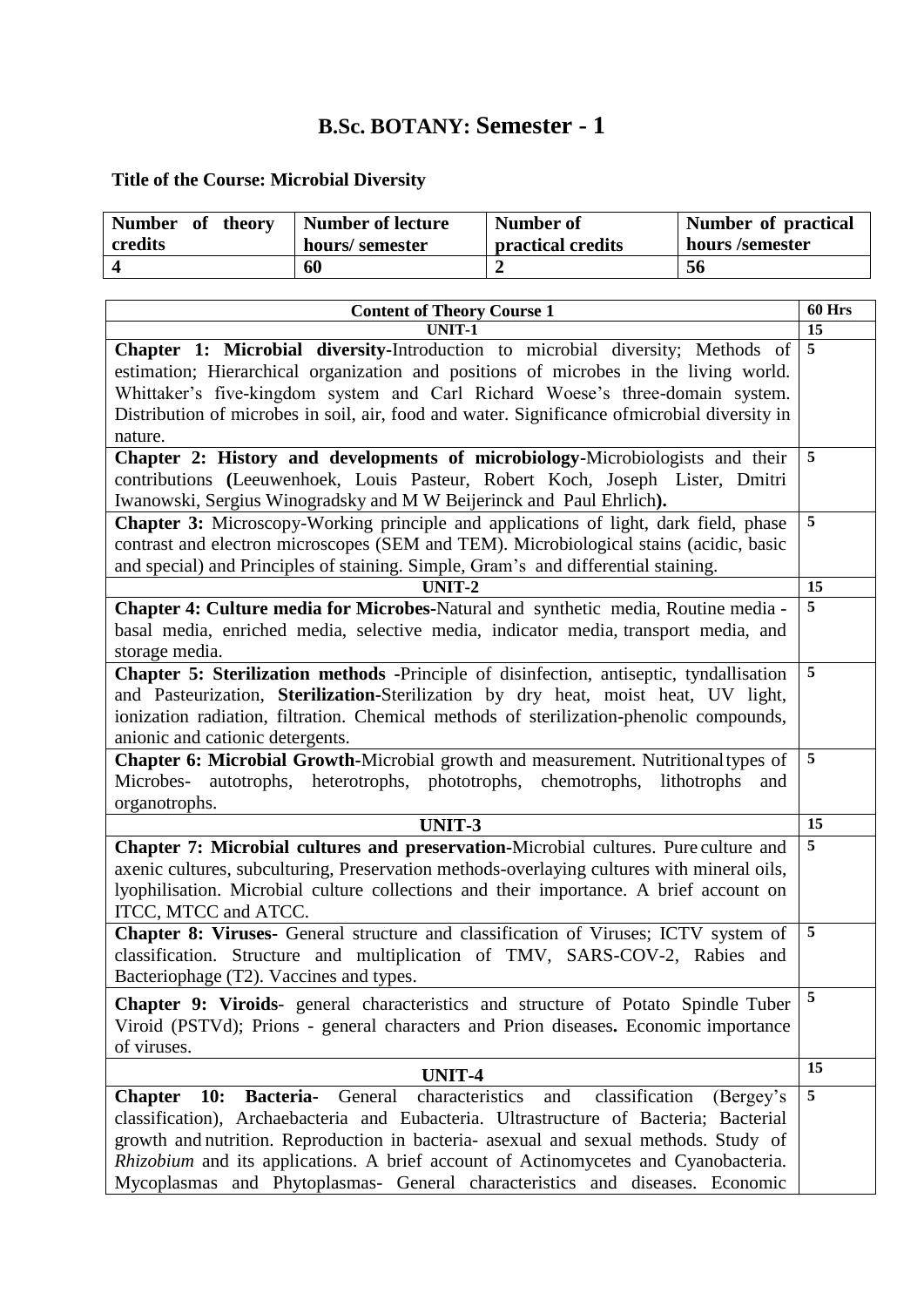| importance of Bacteria.                                                                                       |              |
|---------------------------------------------------------------------------------------------------------------|--------------|
| <b>Chapter 11: Fungi-</b> General characteristics and classification. Thallus organization and 17             |              |
| nutrition in fungi. Reproduction in fungi (asexual and sexual). Heterothallism and                            |              |
| parasexuality. Type study of <i>Neurospora</i> , <i>Trichoderma</i> , <i>Phytophthora</i> , <i>Rhizopus</i> , |              |
| <i>Penicillium</i> and <i>Puccinia</i> . Economic importance of Fungi.                                        |              |
| <b>Plant diseases-Late Blight of Potato, Black stem rust of wheat; Downy Mildew of Bajra,</b>                 |              |
| Grain smut of Sorghum, Sandal Spike, Citrus Canker, Root Knot Disease of Mulberry.                            |              |
| <b>Chapter 12: Lichens</b> – Structure and reproduction. <b>VAM Fungi</b> and their significance.             | $\mathbf{2}$ |

#### **Text Books**

- 1. Ananthnarayan R and Panikar JCK. 1986. Text book of Microbiology. Orient Longman ltd. New Delhi.
- 2. Arora DR. 2004. Textbook of Microbiology, CBS, New Delhi.
- 3. William CG. 1989. Understanding microbes. A laboratory text book for Microbiology. W.H. Freeman and Company. New York.
- 4. Dubey RC and Maheshwari DK. 2007. A textbook of Microbiology, S. Chand and Company, New Delhi.
- 5. Dubey RC and Maheshwari DK. 2002. A Text book of Microbiology, S.C.Chand and Company, Ltd. Ramnagar, New Delhi.
- 6. Sharma R. 2006. Text book of Microbiology. Mittal Publications. New Delhi. 305pp.
- 7. Sharma PD. 1999. Microbiology and Plant Pathology. Rastogi publications. Meerut, India.
- 8. Vasanthkumari R. 2007. A textbook of Microbiology, BI Publications Pvt. Ltd., New Delhi.

#### **References**

- 1. Alexepoulos CJ and Mims CW. 1989. Introductory Mycology, Wiley Eastern Ltd., New Delhi.
- 2. Allas RM. 1988. Microbiology: Fundamentals and Applications, Macmillan publishing co. New York.
- 3. Brook TD, Smith DW and Madigan MT. 1984. Biology of Microorganisms, 4<sup>th</sup>ed. Eaglewood Cliffts. N.J.Prentice- Hall. New Delhi.
- 4. Burnell JH and Trinci APJ. 1979. Fungal walls and hyphal growth, Cambridge University Press. Cambridge.
- 5. Jayaraman J. 1985. Laboratory Manual of Biochemistry, Wiley Eastern Limited. New Delhi.
- 6. Ketchum PA. 1988. Microbiology, concepts and applications. John Wiley and Sons. New York.
- 7. Michel J, Pelczar Jr.EC and Krieg CR. 2005. Microbiology, Mc.Graw-Hill, New Delhi.
- 8. Powar CB and Daginawala. 1991. General Microbiology, Vol I and Vol II Himalaya publishing house, Bombay.
- 9. Reddy S and Ram*.* 2007. Microbial Physiology. Scientific Publishers, Jodhpur, 385pp.
- 10. Sullia SB and Shantharam S. 1998. General Microbiology. Oxford and IBH publishing Co.Pvt.Ltd. New Delhi.
- 11. Schlegel HG. 1986. General Microbiology. Cambridge. University Press. London, 587pp.
- 12. Roger S, Ingrahan Y, Wheelis JL, Mark L and Page PR. 1990. Microbial World5<sup>th</sup>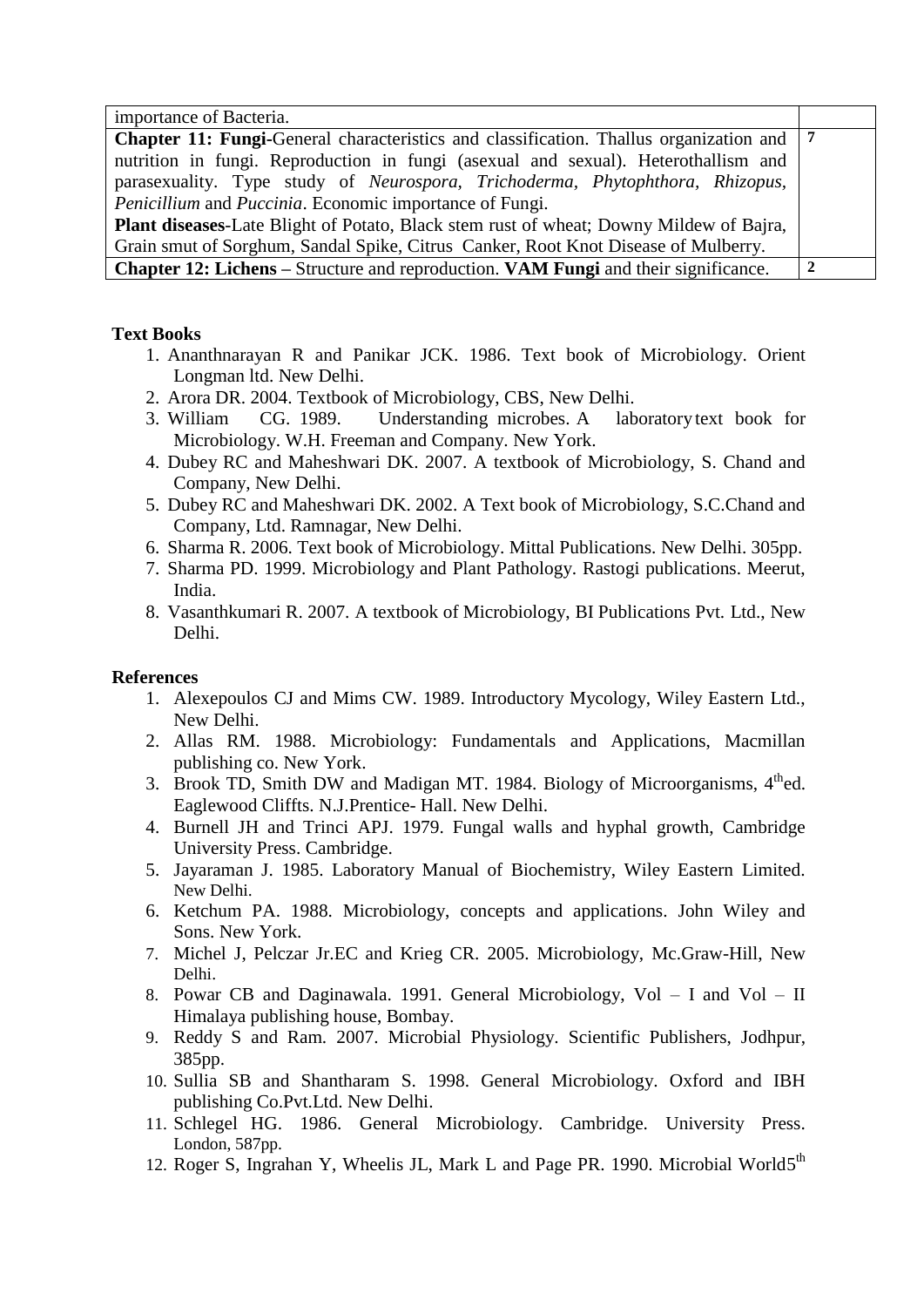edition. Prentice-Hall India, Pvt. Ltd. New Delhi.

13. Sullia SB. and Shantharam S. 2005. General Microbiology, Oxford and IBH, New Delhi.

#### **Pedagogy:**

Lectures, Practical, Field and laboratory visits, Participatory Learning, Seminars, Assignments, specimen submission etc

| <b>Formative Assessment</b>     |                    |
|---------------------------------|--------------------|
| <b>Assessment Occasion/type</b> | Weightage in Marks |
| I Test                          | 10                 |
| II Test                         | 10                 |
| Seminar                         | 10                 |
| Assignment                      | 05                 |
| Attendance                      | 05                 |
| Total                           | 40                 |

#### **Content of Practical Course 1: List of experiments to be conducted**

| Practical 1     | in microbiology laboratory<br>Safety measures<br>and<br>of<br>study<br>equipment/appliances used for microbiological studies (Microscopes, Hot air<br>oven, Autoclave/Pressure Cooker, Inoculation needles/loop, Petri plates,<br>Incubator, Laminar flow hood, Colony counter, Haemocytomer, Micrometer<br>$etc.$ ). |
|-----------------|-----------------------------------------------------------------------------------------------------------------------------------------------------------------------------------------------------------------------------------------------------------------------------------------------------------------------|
| Practical 2     | Enumeration of soil/food /seed microorganisms by serial dilution technique.                                                                                                                                                                                                                                           |
| Practical 3     | Preparation of culture media (NA/PDA) sterilization, inoculation, incubation<br>of $E \text{ } coli / B$ . subtilis/ Fungi and study of cultural characteristics.                                                                                                                                                     |
| Practical 4     | Determination of cell count by using Haemocytometer and determination of<br>microbial cell dimension by using Micrometer.                                                                                                                                                                                             |
| Practical 5     | Simple staining of bacteria (Crystal violet /Nigrosine blue) / Gram's staining<br>of bacteria.                                                                                                                                                                                                                        |
| Practical 6     | Isolation and study of morphology of Rhizobium from root nodules of legumes                                                                                                                                                                                                                                           |
| Practical 7     | Preparation of spawn and cultivation of paddy straw (Oyster) mushroom.                                                                                                                                                                                                                                                |
| Practical 8     | Study of vegetative structures and reproductive structures - Rhizopus/Mucor,<br>Aspergillus/Penicillium, Phytophthora/Pythium, Albugo, Saccharomyces,<br>Neurospora/Sordaria, Trichoderma, Lycoperdon, Puccinia, Agaricus,<br>(Depending on local availability).                                                      |
| Practical 9     | Study of late blight of Potato, Downy mildew of Bajra, Citrus canker,<br>Tobaccomosaic disease, Sandal spike disease.                                                                                                                                                                                                 |
| Practical<br>10 | Study of well-known microbiologists and their contributions through charts<br>andphotographs.                                                                                                                                                                                                                         |
| Practical       | Preparation of agar slants, inoculation, incubation, pure culturing and                                                                                                                                                                                                                                               |
| 11              | preservation of microbes by oil overlaying.                                                                                                                                                                                                                                                                           |
| Practical       | Visit to water purification units/composting/microbiology labs/dairy and                                                                                                                                                                                                                                              |
| 12              | farms to understand role of microbes in day today life.                                                                                                                                                                                                                                                               |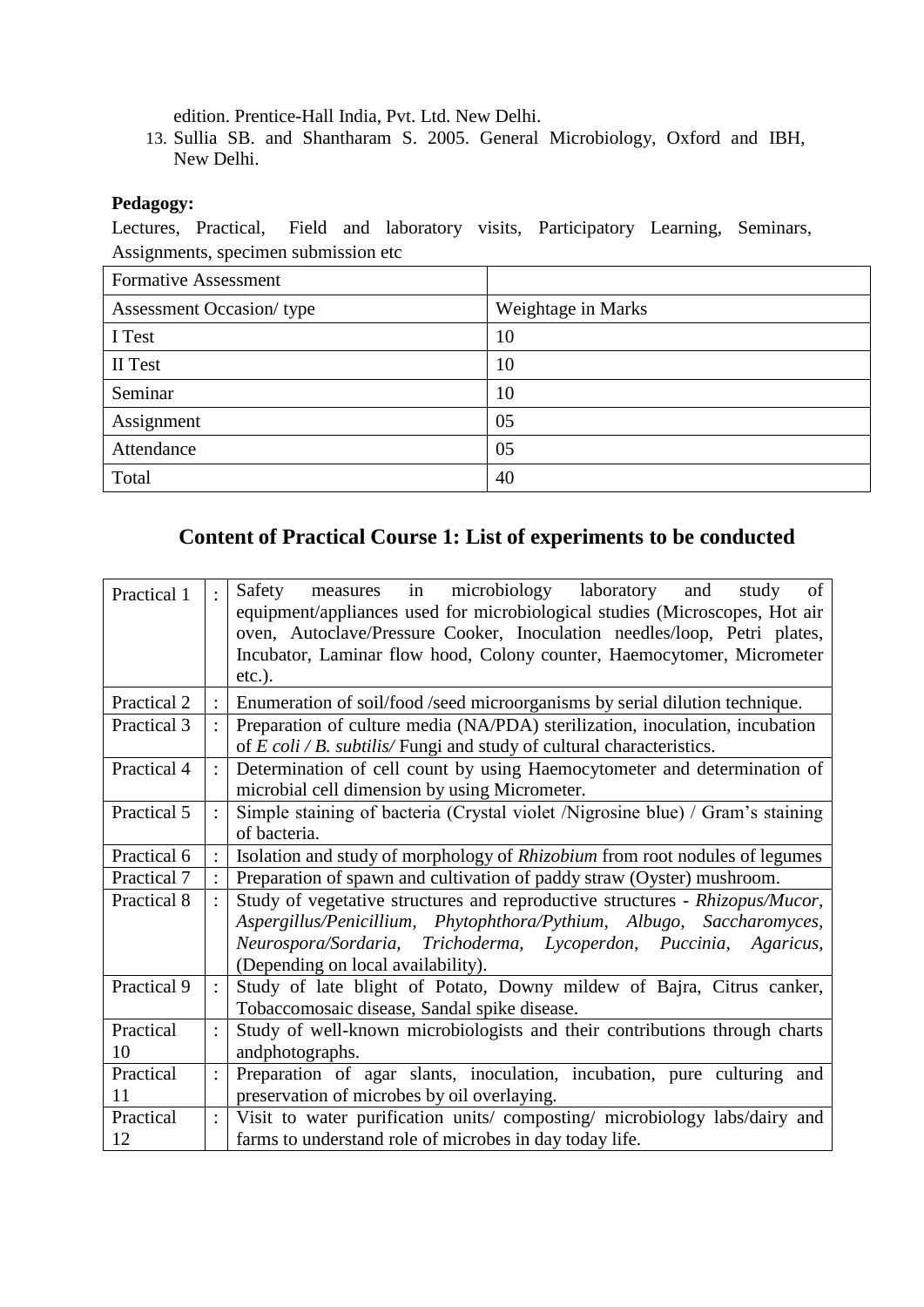### **B.Sc. BOTANY: Semester – 2**

| THE OF the Course. Diversity of Typii-Thowering Trants |                          |                          |                     |  |  |  |
|--------------------------------------------------------|--------------------------|--------------------------|---------------------|--|--|--|
| Number of theory                                       | <b>Number of lecture</b> | Number of                | Number of practical |  |  |  |
| credits                                                | hours/semester           | <b>practical credits</b> | hours /semester     |  |  |  |
|                                                        | 60                       |                          | 56                  |  |  |  |

### **Title of the Course: Diversity of Non- Flowering Plants**

| <b>Content of Theory Course 1</b>                                                             | <b>60 Hrs</b>  |
|-----------------------------------------------------------------------------------------------|----------------|
| <b>UNIT-1</b>                                                                                 | 15             |
| Chapter 1: Algae -Introduction and historical development in algology. General                | 5              |
| characteristics and classification of algae, Diversity- habitat, thallus organization,        |                |
| pigments, reserve food, flagella types, life-cycle and alternation of generation in Algae.    |                |
| Distribution of Algae.                                                                        |                |
| Chapter 2: Morphology, reproduction and life-cycles of Nostoc, Oedogonium, Chara,             | 5              |
| Sargassum and Batrachospermum. Diatoms and their importance. Blue-green algae and             |                |
| their importance. Algal blooms and toxins.                                                    |                |
| Chapter 3: Algal cultivation-cultivation of microalgae-Spirulina and Dunaliella; Algal        | 5              |
| cultivation methods in India. Algal products- Food and Nutraceuticals, Feed stocks, food      |                |
| colorants; fertilizers, aquaculture feed; therapeutics and cosmetics; medicines; dietary      |                |
| fibres from algae and uses.                                                                   |                |
| <b>UNIT-2</b>                                                                                 | 15             |
| Chapter 4: Bryophytes - General characteristics and classification of Bryophytes,             | 5              |
| Diversity-habitat, thallus structure, Gametophytes and sporophytes.                           |                |
| Chapter 5: Distribution, morphology, anatomy, reproduction and life-cycles of Riccia,         | 5              |
| Marchantia, Anthoceros and Funaria. Ecological and economic importance of                     |                |
| Bryophytes. Fossil Bryophytes.                                                                |                |
| Chapter 6: Pteridophytes- General characteristics and classification; Structure of            | 5              |
| sporophytes and life-cycles. Distribution, morphology, anatomy, reproduction and life-        |                |
| cycles in Selaginella, Lycopodium, Equisetum, Pteris and Salvinia.                            |                |
| UNIT-3                                                                                        | 15             |
| Chapter 7: A brief account of heterospory and seed habit. Stelar evolution in                 | 5              |
| Pterodophytes. Affinities and evolutionary significance of Pteridophytes. Ecological          |                |
| and economic importance.                                                                      |                |
| characteristics. Distribution and classification<br>General<br><b>Chapter 8: Gymnosperms-</b> | 5              |
| of Gymnosperms. Study of the habitat, distribution, habit, anatomy, reproduction and          |                |
| life-cycles in Cycas, Pinus and Gnetum.                                                       |                |
| Chapter 9: Affinities and evolutionary significance of Gymnosperms. Economic                  | 5              |
| importance of Gymnosperms - food, timber, industrial uses and medicines.                      |                |
|                                                                                               | 15             |
| UNIT-4                                                                                        | 5              |
| Chapter 10: Origin and evolution of plants: Origin and evolution of plants through            |                |
| Geological Time scale.                                                                        | 5              |
| Chapter 11: Paleobotany- Paleobotanical records, plant fossils, Preservation of plant         |                |
| fossils - impressions, compressions, petrification's, moulds and casts, pith casts.           |                |
| Radiocarbon dating.                                                                           |                |
| Chapter 12: Fossil taxa- Rhynia, Lepidodendron, Lepidocarpon, Lyginopteris and                | $\overline{5}$ |
| Cycadeoidea. Exploration of fossil fuels. Birbal Sahni Institute of Paleosciences.            |                |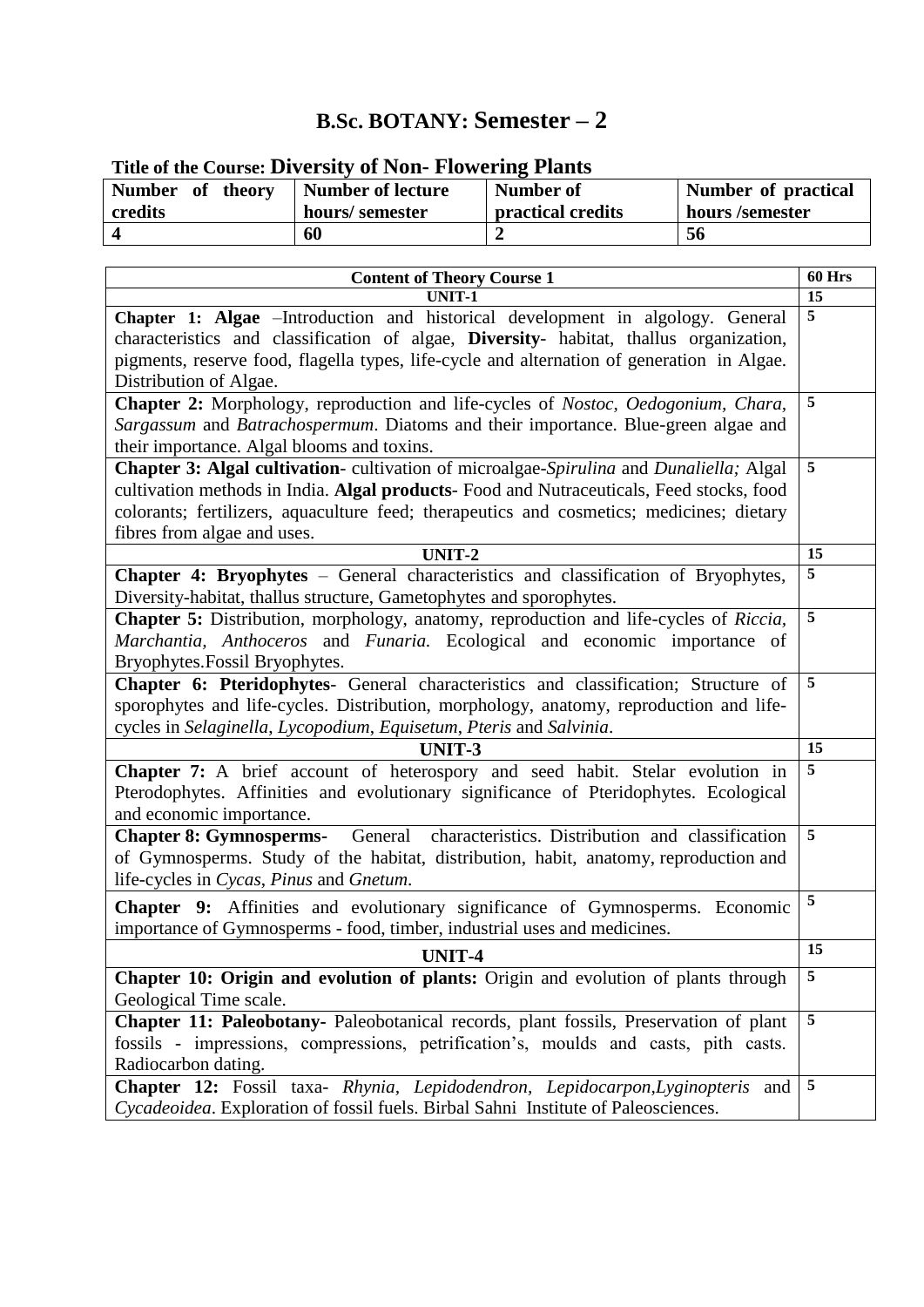#### **Text Books**

- 1. Chopra GL. 1998. A text book of Algae. Rastogi & Co., Meerut, Co., New Delhi, Depot. Allahabad.
- 2. Johri L and Tyagi. 2012, A Text Book of, Vedam e Books, New Delhi.
- 3. Sharma OP.1990. Text Book of Pteridophyta. McMillan India Ltd. New Delhi.
- 4. Sharma OP.1992. Text Book of Thallophytes. McGraw Hill Publishing Co. NewDelhi.
- 5. Sharma O.P.2017. Algae Singh-Pande-Jain 2004-05. A Text Book of Botany. Rastogi Publication, Meerut.

#### **References**

- 1. Sambamurty AVSS. 2005. A Text Book of Algae. I.K. International Private Ltd., New Delhi.
- 2. Agashe SN.1995. Paleobotany. Plants of the past, their evolution. Paleoenvironment and Allied plants. Hutchinson & Co., Ltd., London.
- 3. Anderson RA. 2005, Algal cultural techniques, Elsevier, London publication, Application in exploration of fossil fuels. Oxford & IBH., New Delhi.
- 4. Eams AJ.1974. Morphology of vascular plants Lower groups. Tata Mc Grew-Hill Publishing Co. New Delhi, Freeman & Co., New York.
- 5. Fritze RE. 1977. Structure and reproduction of Algae. Cambridge UniversityPress.
- 6. Goffinet B and Shaw AJ. 2009. Bryophyte Biology, 2nd ed. Cambridge University Press, Cambridge.Gymnosperms.
- 7. Srivastava HN. 2003. Algae Pradeep Publication, Jalandhar, India.
- 8. Kakkar RK and Kakkar BR.1995. The Gymnosperms (Fossils and Living) Central Publishing House, Allahabad.
- 9. Kumar HD. 1999. Introductory Phycology, Affiliated East-West Press, Delhi.
- 10. Lee RE. 2008. Phycology, Cambridge University Press, Cambridge. 4th edition. McGraw Hill Publishing Co., New Delhi.
- 11. Parihar NS. 1970. An Introduction to Embryophyta. Vol. I. Bryophyta. CentralBook, Allhabad.
- 12. Parihar NS. 1976. An Introduction to Pteridophytes, Central Book Depot,Allhabad.
- 13. Parihar NS. 1977. The Morphology of Pteridophytes. Central Book Depot., Allahabad. Press, Cambridge.
- 14. Rashid A.1998.An Introduction to Pteridophyta.II ed., Vikas PublishingHouse, New Delhi.
- 15. Smith GM. 1971. Cryptogamic Botany. Vol. II. Bryophytes & Pteridophytes. Tata McGraw Hill Publishing, New Delhi.
- 16. Smith GM. 1971. Cryptogamic Botany. Vol. I Algae & Fungi. Tata McGraw Hill Publishing. New Delhi.
- 17. Sporne KR. 1965. The Morphology of Gymnosperms. Hutchinson & Co., Ltd.,London.
- 18. Stewart WM.1983.Paleobotany and the Evolution of Plants, Cambridge University Cambridge.
- 19. Sundarajan S.1997. College Botany Vol. I. S Chand & Co. Ltd., New Delhi.
- 20. Vanderpoorten A and Goffinet B. 2009, Introduction to Bryophytes, CambridgeUnversity Press, Cambridge.
- 21. Vashista BR. 1978. Bryophytes. S Chand & Co. Ltd., New Delhi.

**Pedagogy:** Lectures, Practical, Field and laboratory visits, participatory learning, seminars, assignments, MOOCs and specimen preparation and submission.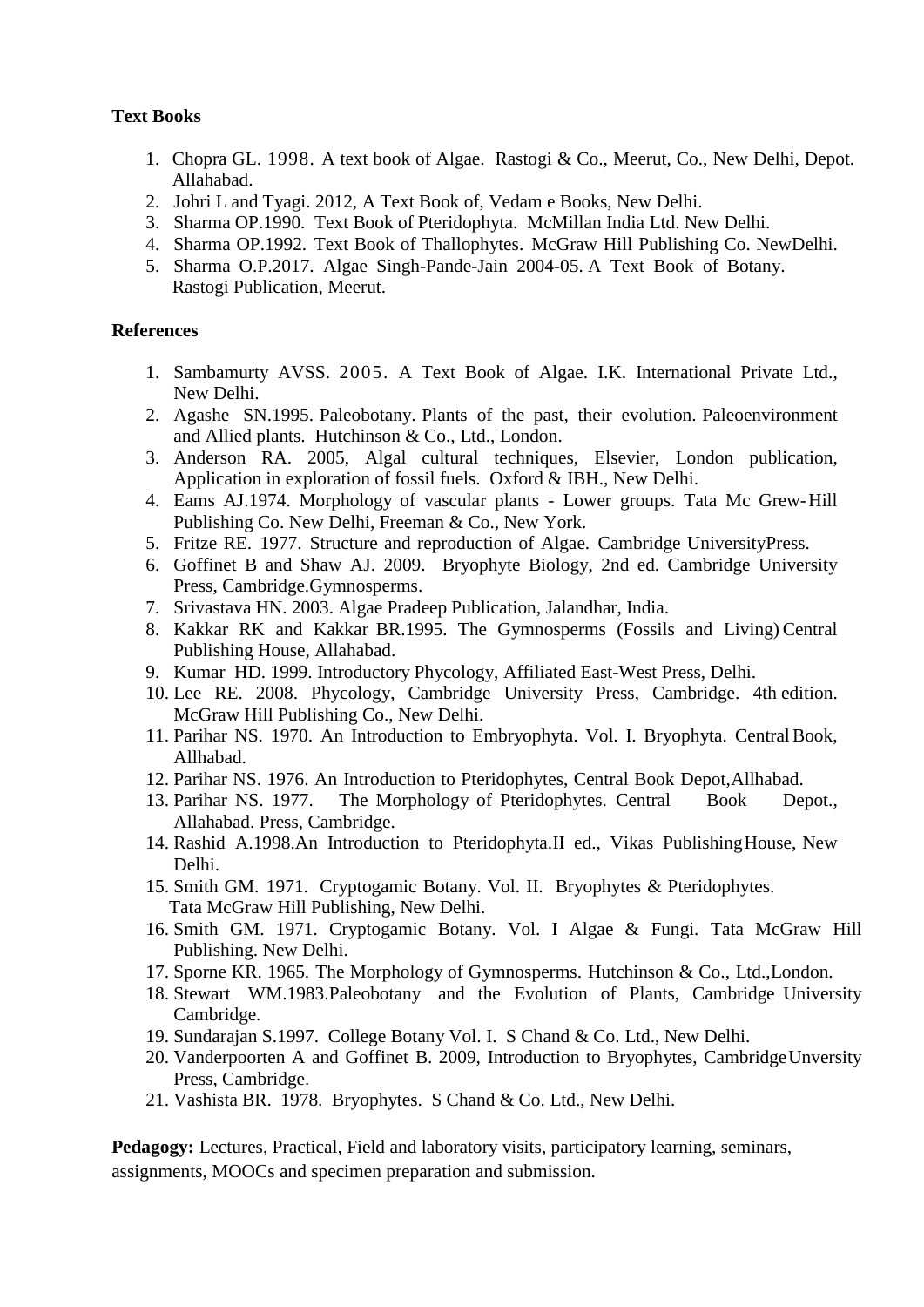| <b>Formative Assessment</b>     |                    |
|---------------------------------|--------------------|
| <b>Assessment Occasion/type</b> | Weightage in Marks |
| I Test                          | 10                 |
| II Test                         | 10                 |
| Seminar                         | 10                 |
| Assignment                      | 05                 |
| Attendance                      | 05                 |
| Total                           | 40                 |

### **Content of Practical Course 2: List of Experiments to be conducted**

| Practical 1     |                | Study of morphology,<br>classification, reproduction<br>life<br>and<br>cycle of Nostoc/ Oscillatoria.                                          |  |  |
|-----------------|----------------|------------------------------------------------------------------------------------------------------------------------------------------------|--|--|
| Practical 2     |                | Study of morphology, classification, reproduction and life-cycle of<br>Oedogonium, Chara, Sargassum, Batrachospermum/Polysiphonia.             |  |  |
| Practical 3     |                | Study of morphology, classification, reproduction and life-cycle of Riccia<br>and Anthoceros.                                                  |  |  |
| Practical 4     |                | Study of morphology, classification, anatomy, reproduction and life-cycle<br>of Selaginella and Equisetum.                                     |  |  |
| Practical 5     |                | Study of morphology, classification, anatomy, reproduction and life-cycle<br>of Pteris and Azolla.                                             |  |  |
| Practical 6     |                | Study of morphology, classification, anatomy and reproduction in Cycas.                                                                        |  |  |
| Practical 7     |                | Study of morphology, classification & anatomy, reproduction in <i>Pinus</i> .                                                                  |  |  |
| Practical 8     |                | Study of morphology, classification & anatomy, reproduction in Gnetum.                                                                         |  |  |
| Practical 9     |                | Study of important blue green algae causing water blooms in the lakes.                                                                         |  |  |
| Practical<br>10 |                | Study of different methods of cultivation of ferns in a nursery.                                                                               |  |  |
| Practical<br>11 |                | Preparation of natural media and cultivation of Azolla in artificial ponds.                                                                    |  |  |
| Practical<br>12 |                | Media preparation and cultivation of Spirulina.                                                                                                |  |  |
| Practical<br>13 |                | Study different algal products and fossils impressions and slides.                                                                             |  |  |
| Practical<br>14 | $\ddot{\cdot}$ | cultivation units/lakes<br>with<br>blooms/Fern<br>Visit to<br>algal<br>algal<br>house/<br>Nurseries/Geology museum/lab to study plant fossils. |  |  |

(Note: Botanical study tour to a floristic rich area for 1-2 days and submission of study report is compulsory).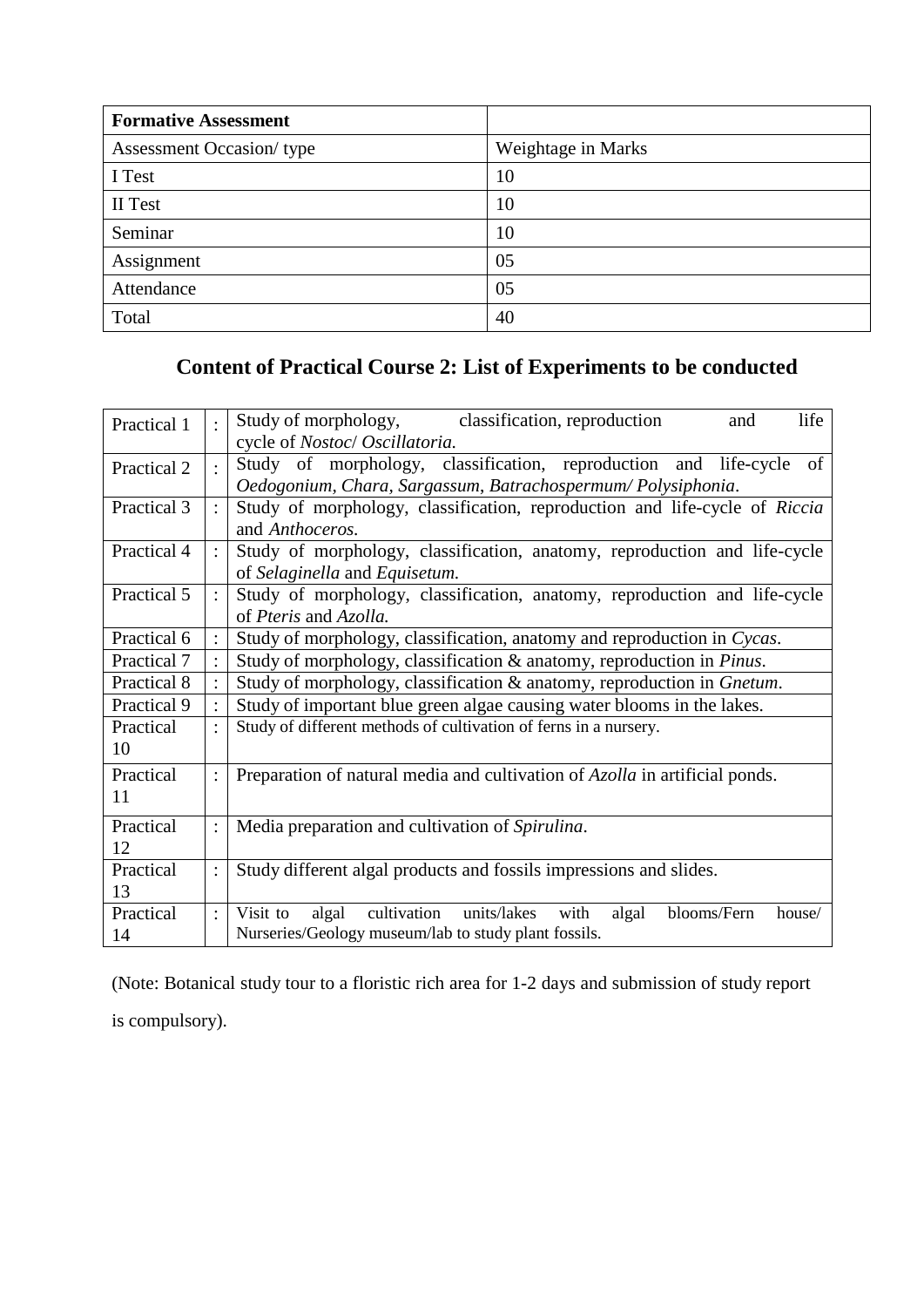### **B.Sc. BOTANY: Open Elective Course (OE-1.1) I Semester**

### **Title of the Course: Plants and Human Welfare**

#### **Course Outcome:**

On completion of this course, the students will be able to

- 1. To make the students familiar with economic importance of diverse plants that offer resources to human life.
- 2. To make the students known about the plants used as-food, medicinal value and also plant source of different economic value.
- 3. To generate interest amongst the students on plants importance in day today life, conservation, ecosystem and sustainability.

| <b>Number of Theory</b>                                                                                 | <b>Number of Lecture</b>                                                         | Number of                | Number of       |                         |
|---------------------------------------------------------------------------------------------------------|----------------------------------------------------------------------------------|--------------------------|-----------------|-------------------------|
| <b>Credits</b>                                                                                          | hours/Semester                                                                   | <b>Practical Credits</b> |                 | <b>Practical Hours/</b> |
|                                                                                                         |                                                                                  |                          | <b>Semester</b> |                         |
| 3                                                                                                       | 30                                                                               | $\Omega$                 | 00              |                         |
|                                                                                                         | <b>Contents of Theory Course 1</b>                                               |                          |                 | 30 Hrs                  |
|                                                                                                         | <b>UNIT-I</b>                                                                    |                          |                 | 10                      |
|                                                                                                         | Origin of Cultivated Plants. Concept of Centres of Origin, their importance with |                          |                 |                         |
|                                                                                                         | reference to Vavilov's work. Examples of major plant introductions. Crop         |                          |                 |                         |
|                                                                                                         | domestication and loss of genetic diversity (Only conventional plant breeding    |                          |                 |                         |
|                                                                                                         | methods). Importance of plant bio-diversity and conservation.                    |                          |                 |                         |
|                                                                                                         | Cereals: Wheat and Rice (origin, evolution, morphology, post-harvest             |                          |                 |                         |
|                                                                                                         | processing & uses). Green revolution. Brief account of millets and their         |                          |                 |                         |
| nutritional importance.                                                                                 |                                                                                  |                          |                 |                         |
|                                                                                                         | Legumes: General account (including chief pulses grown in Karnataka-red          |                          |                 |                         |
| gram, green gram, chick pea, soybean). Importance to man and ecosystem.                                 |                                                                                  |                          |                 |                         |
| <b>UNIT-II</b>                                                                                          |                                                                                  |                          | 10              |                         |
| Cash crops: Morphology, new varieties and processing of sugarcane, products                             |                                                                                  |                          |                 |                         |
| and by-products of sugarcane industry. Natural Rubber -cultivation, tapping                             |                                                                                  |                          |                 |                         |
| and processing.                                                                                         |                                                                                  |                          |                 |                         |
| <b>Spices:</b> Listing of important spices, their family and parts used, economic                       |                                                                                  |                          |                 |                         |
|                                                                                                         | importance with special reference to Karnataka. Study of fennel, clove, black    |                          |                 |                         |
| pepper and cardamom.                                                                                    |                                                                                  |                          |                 |                         |
| Fruits: Mango, grapes and Citrus (Origin, morphology, cultivation ,processing                           |                                                                                  |                          |                 |                         |
| and uses)                                                                                               |                                                                                  |                          |                 |                         |
| <b>Beverages:</b> Tea, Coffee (morphology, processing & uses)                                           |                                                                                  |                          |                 |                         |
| <b>UNIT-III</b><br>10<br>Oils and fats: General description, classification, extraction, their uses and |                                                                                  |                          |                 |                         |
|                                                                                                         |                                                                                  |                          |                 |                         |
| health implications; groundnut, coconut, sunflower and mustered (Botanical                              |                                                                                  |                          |                 |                         |
| name, family & uses). Non edible oil yielding trees and importance as biofuel.                          |                                                                                  |                          |                 |                         |
| Neem oil and applications.                                                                              |                                                                                  |                          |                 |                         |
| <b>Essential Oils:</b> General account. Extraction methods of sandal wood oil, rosa                     |                                                                                  |                          |                 |                         |
| oil and eucalyptus oil. Economic importance as medicine, perfumes and insect                            |                                                                                  |                          |                 |                         |
| repellents.                                                                                             |                                                                                  |                          |                 |                         |
|                                                                                                         | <b>Drug-yielding plants:</b> Therapeutic and habit-forming drugs with special    |                          |                 |                         |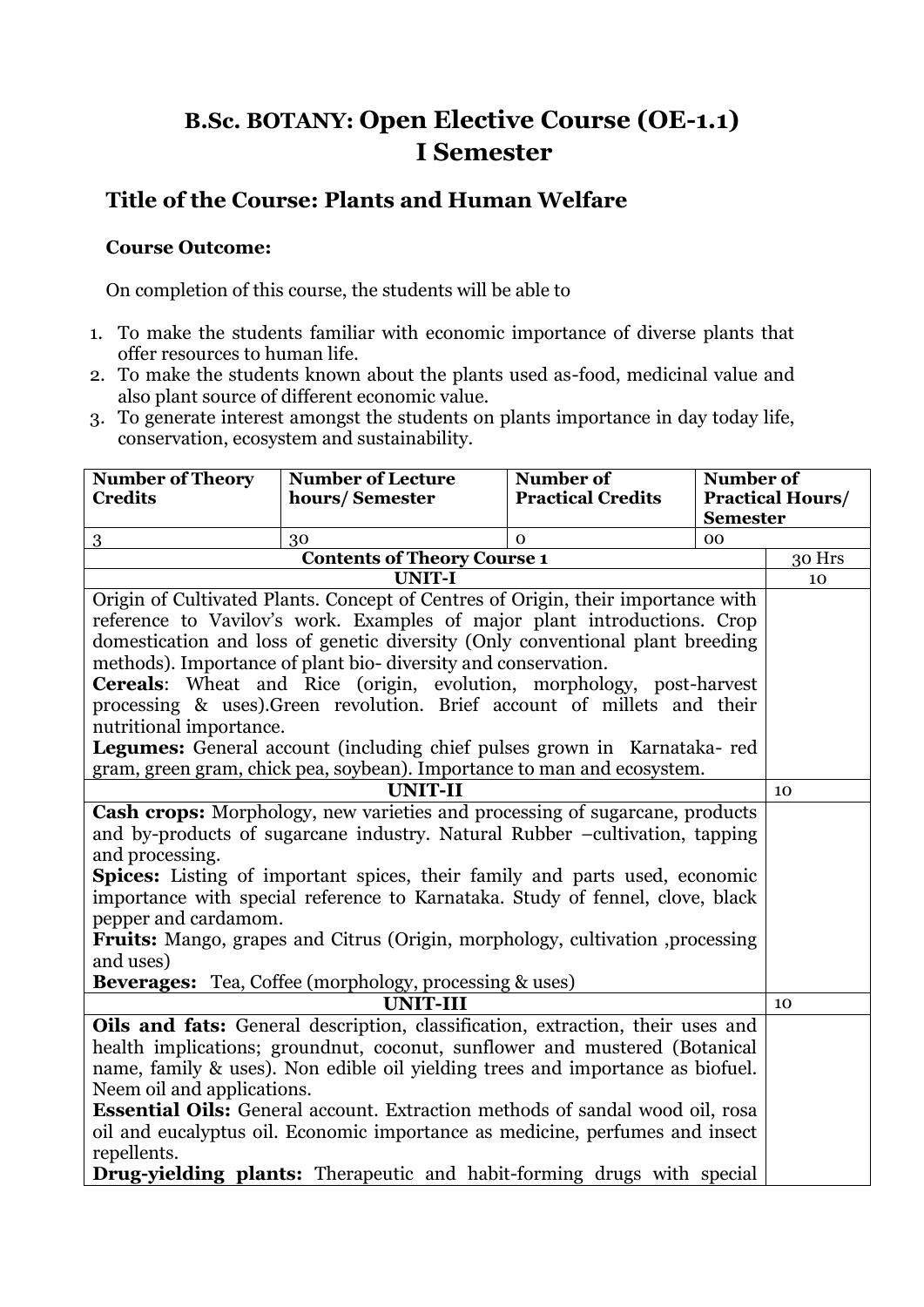reference to Cinchona, Digitalis, Aloe vera and Cannabis. Fibers: Classification based on the origin of fibers; Cotton and jute (origin morphology, processing and uses).

#### **Text Books and References**

- 1. Kochhar SL. 2012. Economic Botany in Tropics. New Delhi, India: MacMillan & Co.
- 2. Wickens GE. 2001. Economic Botany: Principles & Practices. The Netherlands: Kluwer Academic Publishers.
- 3. Chrispeels MJ and Sadava DE. 1994. Plants, Genes and Agriculture. Jones& Bartlett Publishers.

#### **Pedagogy:**

**Lectures, Practicals, Field and laboratory visits, Participatory Learning, Seminars, Assignments, specimen submission etc**

| <b>Formative Assessment</b>         |                           |  |
|-------------------------------------|---------------------------|--|
| <b>Assessment Occasion/</b><br>type | <b>Weightage in Marks</b> |  |
| I TEST                              | 10                        |  |
| <b>II TEST</b>                      | 10                        |  |
| <b>ASSIGNMENT</b>                   | 10                        |  |
| <b>Total</b>                        | 30                        |  |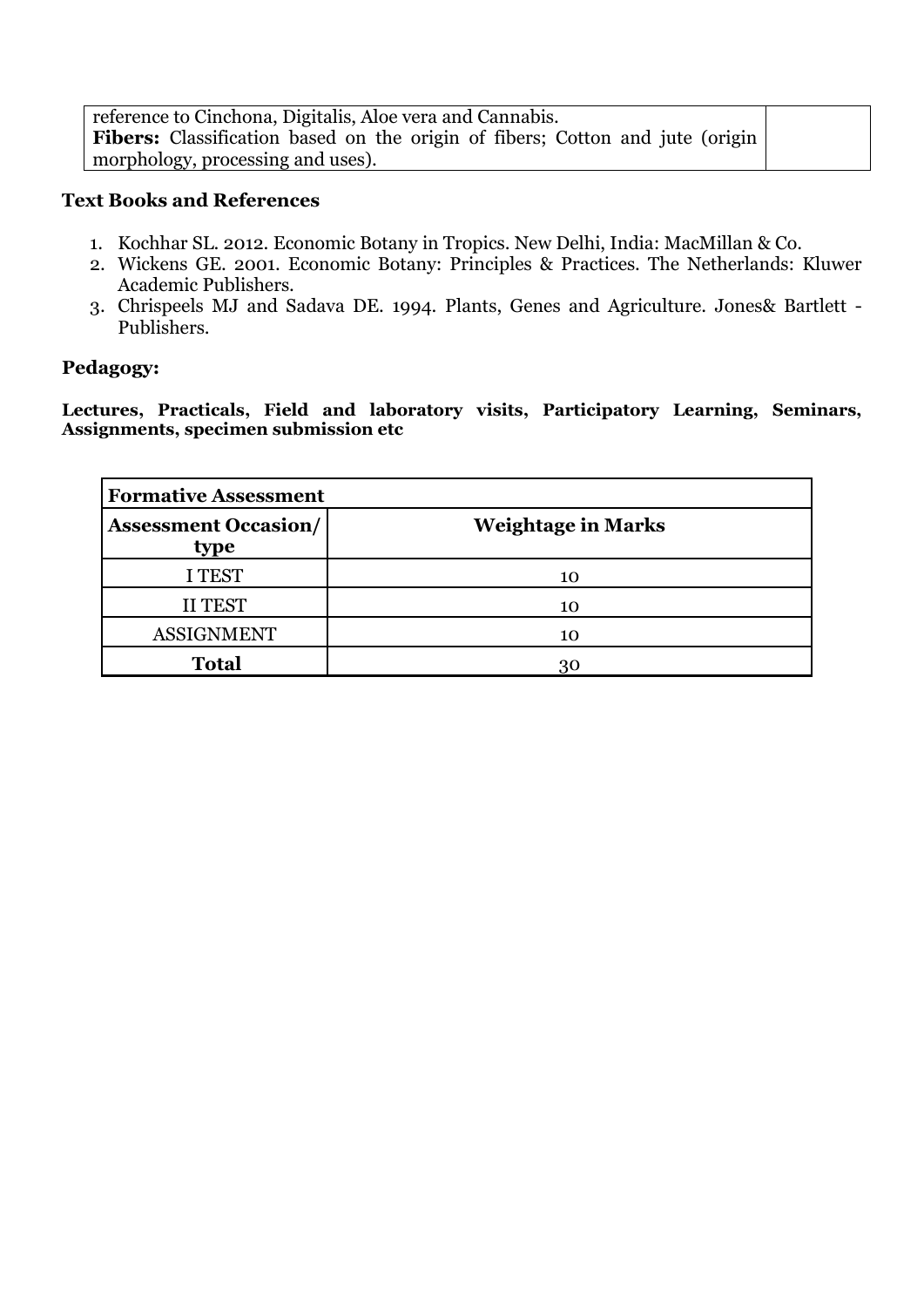### **B.Sc. BOTANY: Open Elective Course (OE-1.2) I Semester**

### **Title of the Course: Botany for the Beginners/ Climate Change**

#### **Course Outcome:**

On completion of this course, the students will be able to

| <b>Number of Theory</b>                                                           | <b>Number of Lecture</b>                                                           | Number of                | Number of       |                         |
|-----------------------------------------------------------------------------------|------------------------------------------------------------------------------------|--------------------------|-----------------|-------------------------|
| <b>Credits</b>                                                                    | hours/Semester                                                                     | <b>Practical Credits</b> |                 | <b>Practical Hours/</b> |
|                                                                                   |                                                                                    |                          | <b>Semester</b> |                         |
| 3                                                                                 | 30                                                                                 | $\Omega$                 | 00              |                         |
|                                                                                   | <b>Contents of Theory Course 1</b>                                                 |                          |                 | 30 Hrs                  |
|                                                                                   | <b>UNIT-I: Living World</b>                                                        |                          |                 | 10                      |
|                                                                                   | Origin of Cultivated Plants. Concept of centres of origin, their importance with   |                          |                 |                         |
|                                                                                   | reference to Vavilov's work. Examples of major plant introductions. Crop           |                          |                 |                         |
|                                                                                   | domestication and loss of genetic diversity (Only conventional plant breeding      |                          |                 |                         |
|                                                                                   | methods). Importance of plant bio-diversity and conservation.                      |                          |                 |                         |
|                                                                                   | Concept of Living and Non Living: Viruses, Bacteria, Fungi, Plants and Animals;    |                          |                 |                         |
|                                                                                   | Five kingdom Classification- Classification of plants- Eichler's system – general  |                          |                 |                         |
|                                                                                   | characters of groups- An introduction to the Life cycle of plants. Cell Structure- |                          |                 |                         |
| Prokaryote and eukaryote                                                          |                                                                                    |                          |                 |                         |
| UNIT II: Morphology of Angiosperms, Origin and Evolution of Life                  |                                                                                    |                          | 10              |                         |
| Typical angiosperm plant: Functions of each organ viz. Root, Stem, leaves,        |                                                                                    |                          |                 |                         |
| inflorescence, flowers, fruit and seed. Flower: Basic structure - essential and   |                                                                                    |                          |                 |                         |
| non-essential whorls.                                                             |                                                                                    |                          |                 |                         |
| Definition, Ancient Concepts and Modern Concepts. Origin of Life – Geological     |                                                                                    |                          |                 |                         |
| Time scale - Variation in Hydrosphere, Lithosphere, Atmosphere and Biosphere      |                                                                                    |                          |                 |                         |
|                                                                                   | from Pre Cambrian to Coenozoic era. Darwin's Natural Selection theory and          |                          |                 |                         |
| Modern evidences at molecular and organismic level in support of Darwin's         |                                                                                    |                          |                 |                         |
| theory                                                                            |                                                                                    |                          |                 |                         |
|                                                                                   | <b>UNIT-III: Interaction between plants and animals</b>                            |                          |                 | 10                      |
|                                                                                   | General concept on Interaction between plants, microbes and animals.               |                          |                 |                         |
|                                                                                   | Ecological Significance of Plants - Solar energy fixing Producers, Nitrogen        |                          |                 |                         |
| fixation, biofertilisers, biopesticides,                                          |                                                                                    |                          |                 |                         |
| relationships-Mutualism,<br>Symbiotic<br>Commensalism,<br>Protoco-operation,      |                                                                                    |                          |                 |                         |
| Parasitism. Plants and Animals for pollination and seed/fruit dispersal-          |                                                                                    |                          |                 |                         |
| Pollination- Entomophily, Chiropterophily, Myrmecophily Seed Dispersal:           |                                                                                    |                          |                 |                         |
| Zoochory, Specific case studies on examples for co evolution- Dodo and Calvaria,  |                                                                                    |                          |                 |                         |
| Butterflies and plants; Wasps and Ficus, mimicking for pollinators.               |                                                                                    |                          |                 |                         |
| Medicinal uses of plants $-$ traditional knowledge and scientific knowledge $-$ a |                                                                                    |                          |                 |                         |
| brief account                                                                     |                                                                                    |                          |                 |                         |

#### **Text Books and References**

- 1. Agarwal S.K. 2009. Foundation Course in Biology, Ane Books Pvt. Ltd., New Delhi.
- 2. Datta AC. 2000. Class Book of Botany
- 3. Rao M. 2009. Microbes and Non flowering plants-impacts and applications, Ane Books, Pvt Ltd,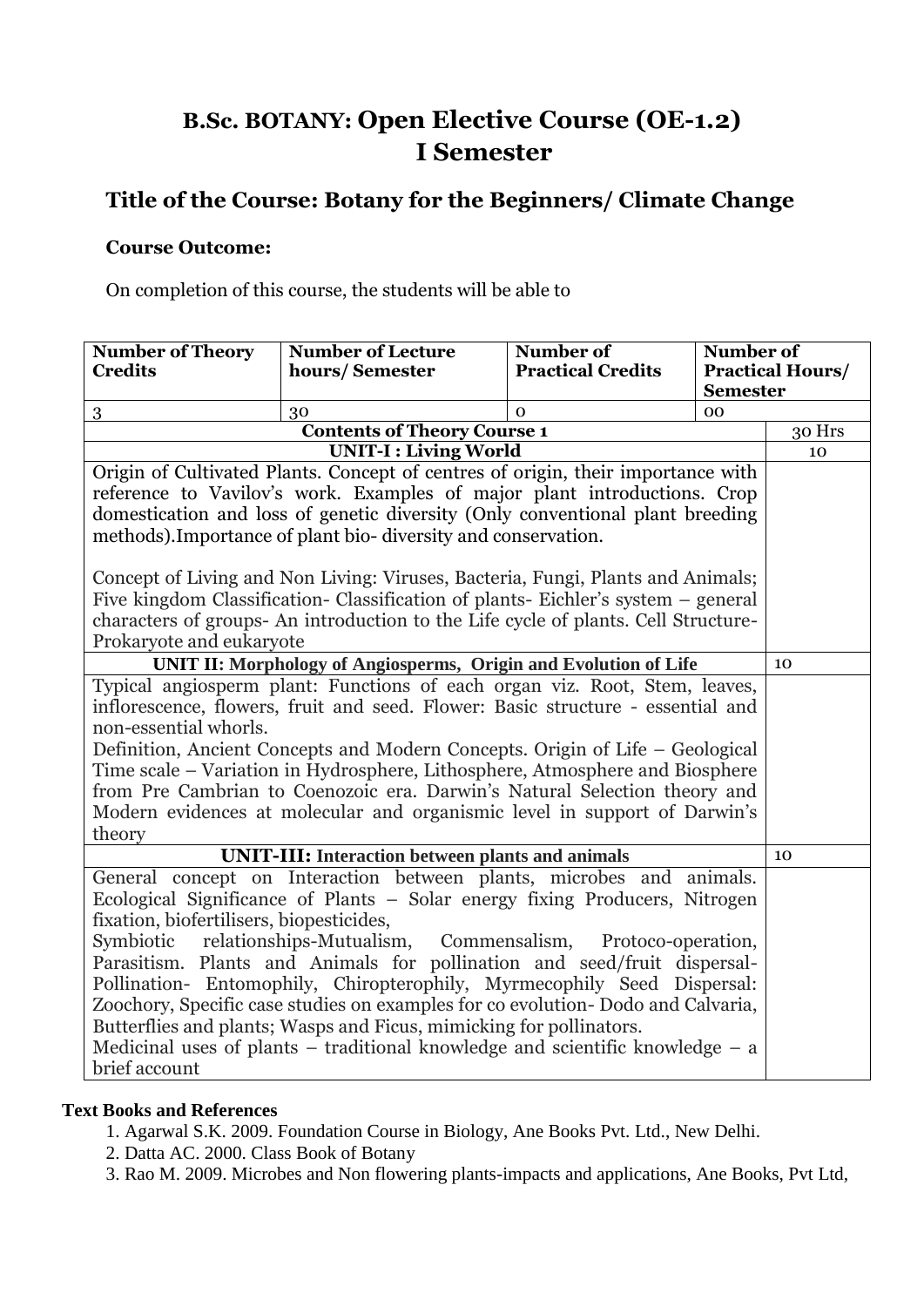New Delhi.

- 4. Pandey BP.2001. College Botany, Vol. I: Algae, Fungi, Lichens, Bacteria, Viruses, Plant Pathology, Industrial Microbiology and Bryophyta. S. Chand & Company Ltd, New Delhi.
- 5. Singh P. 2007. An introduction to Biodiversity- Ane Books India, New Delhi
- 6. Raven PH, Johnson GB, Losos JB, Singer SR. 2005. Biology, seventh edition, Tata McGraw-Hill, New Delhi
- 7. Wallace RA. 1992. Biology, The world of life. Harper Collins Publishers

#### **Pedagogy:**

**Lectures, Practicals, Field and laboratory visits, Participatory Learning, Seminars, Assignments, specimen submission etc**

| <b>Formative Assessment</b>     |                           |  |
|---------------------------------|---------------------------|--|
| <b>Assessment Occasion/type</b> | <b>Weightage in Marks</b> |  |
| <b>I TEST</b>                   | 10                        |  |
| <b>II TEST</b>                  | 10                        |  |
| <b>ASSIGNMENT</b>               | 10                        |  |
| <b>Total</b>                    | 30                        |  |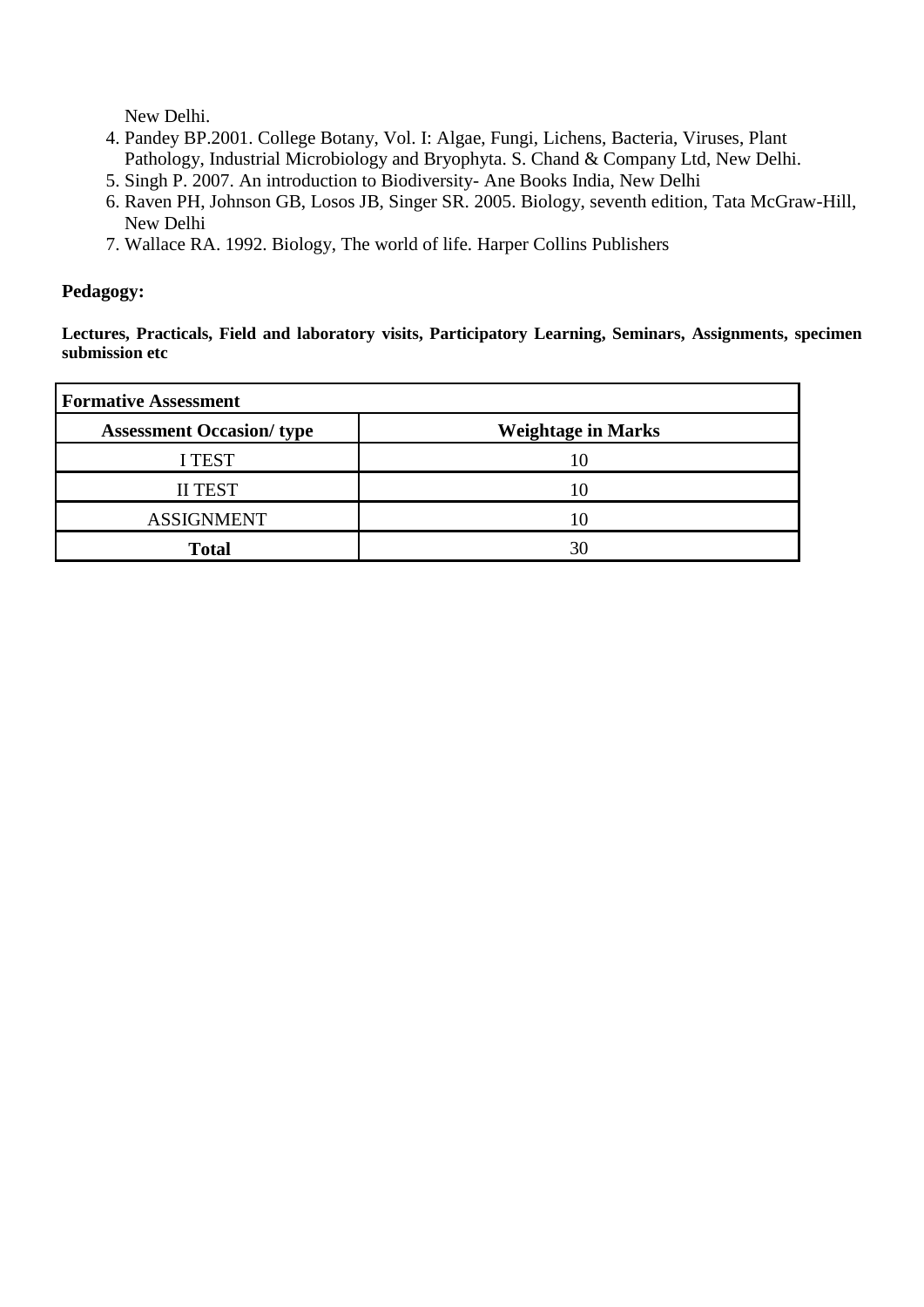### **B.Sc. BOTANY: Open Elective Course (OE-1.3) I Semester**

### **Title of the Course : Mushroom Cultivation**

#### **Course Outcome:**

On completion of this course, the students will be able to

| <b>Number of Theory</b><br><b>Credits</b>                                               | <b>Number of Lecture</b><br>hours/Semester                                           | Number of<br><b>Practical Credits</b> | Number of       | <b>Practical Hours/</b> |
|-----------------------------------------------------------------------------------------|--------------------------------------------------------------------------------------|---------------------------------------|-----------------|-------------------------|
|                                                                                         |                                                                                      |                                       | <b>Semester</b> |                         |
| 3                                                                                       | 30                                                                                   | $\Omega$                              | 0 <sub>0</sub>  |                         |
|                                                                                         | <b>Contents of Theory Course 1</b>                                                   |                                       |                 | 30 Hrs                  |
|                                                                                         | <b>UNIT-I: Mycology and Mushroom Biology</b>                                         |                                       |                 | 10                      |
|                                                                                         | Five kingdom classification of organisms. Kingdom fungi. General characters of form, |                                       |                 |                         |
|                                                                                         | function, reproduction and relationship with other organisms. Importance of fungi in |                                       |                 |                         |
| human welfare.                                                                          |                                                                                      |                                       |                 |                         |
|                                                                                         | Morphology (range of form, macro-morphology, micro-morphology), life cycle of a      |                                       |                 |                         |
|                                                                                         | typical mushroom and biological function. Edible, non-edible and poisonous species.  |                                       |                 |                         |
|                                                                                         | Domestication of mushroom. Importance of mushroom in human nutrition, sustainable    |                                       |                 |                         |
| livelihood, ecosystem function and quality of the environment.                          |                                                                                      |                                       |                 |                         |
| <b>UNIT II: Applied Mushroom Biology</b>                                                |                                                                                      |                                       | 10              |                         |
| Mushroom cultivation and production. Lab scale, pilot plant and large scale cultivation |                                                                                      |                                       |                 |                         |
| of commercial species. Crop cycle-spawn, substrate, substrate processing, spawning,     |                                                                                      |                                       |                 |                         |
| spawn run, cropping, harvesting, environment requirement, post-harvest practices, shelf |                                                                                      |                                       |                 |                         |
| life, preservation, storage, transport and marketing. Value-added products of mushroom. |                                                                                      |                                       |                 |                         |
|                                                                                         | Constraints and environment management. Economics of mushroom cultivation. Designs   |                                       |                 |                         |
| of mushroom facility. Economics of mushroom cultivation and marketing.                  |                                                                                      |                                       |                 |                         |
| <b>UNIT-III: Mushroom Biotechnology</b>                                                 |                                                                                      |                                       | 10              |                         |
| Concept. Preparation of flavours, appetizers, neutraceuticals, dietary supplements and  |                                                                                      |                                       |                 |                         |
| cosmetics. Mushroom bioremediation. Cleaning of polluted sites . Utilization of         |                                                                                      |                                       |                 |                         |
| mushroom mycelium or enzymes in recycling biological materials. Mycofiltration and      |                                                                                      |                                       |                 |                         |
| applications of the process. Mycorrhiza applications. Biopulping, biobleaching and      |                                                                                      |                                       |                 |                         |
| biotransformations. Biodetergents.                                                      |                                                                                      |                                       |                 |                         |

#### **References**

- 1. Singh H. 1991. Mushrooms: the art of Cultivation. Sterling Publishers.
- 2. Kaul TN. 2001. Biology and conservation of Mushrooms. Oxford and IBH Publishing Company.
- 3. Tripathi M. 2019. Mushroom Cultivation. Oxford and IBH Publishing Company.
- 4. Suman BC and Sharma VP. 2007. Mushroom Cultivation in India. Eastern Book Corporation.
- 5. Singh R and Singh UC. 2005. Modern Mushroom Cultivation. Agrobios.

#### **Pedagogy:**

**Lectures, Practicals, Field and laboratory visits,Participatory Learning, Seminars, Assignments, specimen submission etc**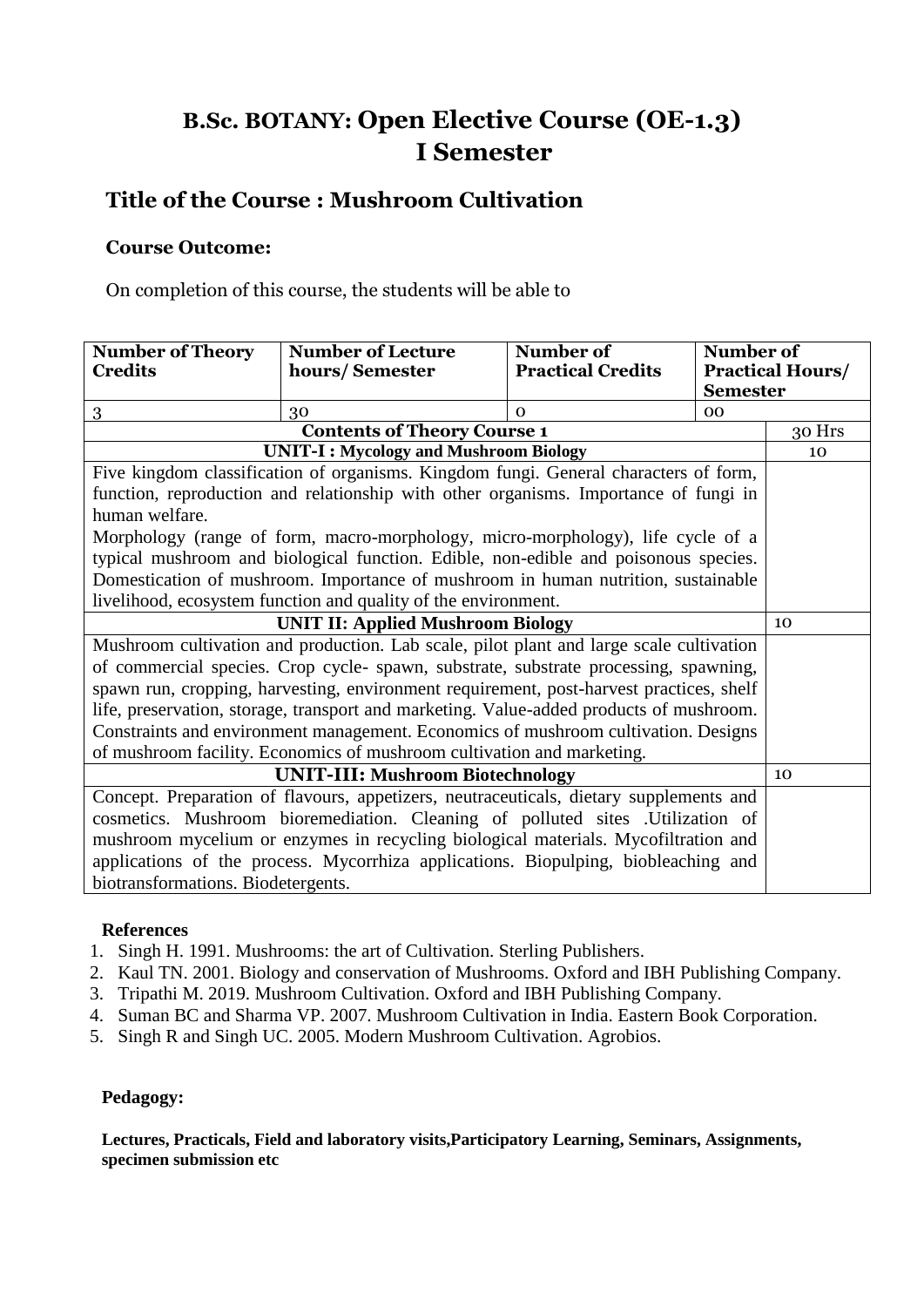| <b>Formative Assessment</b>      |                           |
|----------------------------------|---------------------------|
| <b>Assessment Occasion/ type</b> | <b>Weightage in Marks</b> |
| <b>I TEST</b>                    |                           |
| <b>II TEST</b>                   |                           |
| <b>ASSIGNMENT</b>                |                           |
| Total                            |                           |

### **B.Sc. BOTANY: Open Elective Course (OE-2.1) II Semester Title of the Course: Plant Propagation, Nursery management and**

### **Gardening**

#### **Paper Outcome:**

On completion of this course, the students will be able to

- 1. To gain knowledge of gardening, cultivation, multiplication, raising of seedlings of garden plants.
- 2. To get knowledge of new and modern techniques of plant propagation.
- 3. To develop interest in nature and plant life.

| <b>Number of Theory</b>                                                       | <b>Number of Lecture</b>                                                               | Number of                | Number of       |                         |
|-------------------------------------------------------------------------------|----------------------------------------------------------------------------------------|--------------------------|-----------------|-------------------------|
| <b>Credits</b>                                                                | hours/Semester                                                                         | <b>Practical Credits</b> |                 | <b>Practical Hours/</b> |
|                                                                               |                                                                                        |                          | <b>Semester</b> |                         |
| 3                                                                             | 30                                                                                     | $\Omega$                 | 00              |                         |
|                                                                               | <b>Contents of Theory Course 1</b>                                                     |                          |                 | 30 Hrs                  |
|                                                                               | <b>UNIT-I: Nursery</b>                                                                 |                          |                 |                         |
|                                                                               | <b>Nursery:</b> Definition, objectives and scope and general practices and building up |                          |                 | $\overline{4}$          |
|                                                                               | of infrastructure for nursery, planning and seasonal activities. Planting - direct     |                          |                 |                         |
|                                                                               | seeding and transplants, Soil free/soilless/ synthetic growth mediums for pots         |                          |                 |                         |
| and nursery.                                                                  |                                                                                        |                          |                 |                         |
|                                                                               | <b>UNIT-II: Seed</b>                                                                   |                          |                 |                         |
|                                                                               | Structure and types - Seed dormancy; causes and methods of breaking                    |                          |                 | 6                       |
| dormancy. Seed storage: Seed banks, factors affecting seed viability, genetic |                                                                                        |                          |                 |                         |
| erosion Seed production technology. Seed testing and certification.           |                                                                                        |                          |                 |                         |
| <b>UNIT-III: Vegetative propagation</b>                                       |                                                                                        |                          |                 |                         |
|                                                                               | Air-layering, cutting, selection of cutting, collecting season, treatment of cutting,  |                          |                 | 6                       |
| rooting medium and planting of cuttings. Hardening of plants. Green house,    |                                                                                        |                          |                 |                         |
| mist chamber, shed root, shade house and glass house.                         |                                                                                        |                          |                 |                         |
|                                                                               | <b>UNIT-IV: Gardening</b>                                                              |                          |                 |                         |
|                                                                               | Definition, objectives and scope. Different types of gardening - landscape and         |                          |                 | 8                       |
|                                                                               | home/terrace gardening, parks and its components. Plant materials and design.          |                          |                 |                         |
|                                                                               | Computer applications in landscaping, Gardening operations: soil laying,               |                          |                 |                         |
|                                                                               | manuring, watering, management of pests and diseases and harvesting.                   |                          |                 |                         |
|                                                                               | UNIT-V: Sowing/raising of seeds and seedlings                                          |                          |                 |                         |
|                                                                               | Transplanting of seedlings - Study of cultivation of different vegetables and          |                          |                 | 6                       |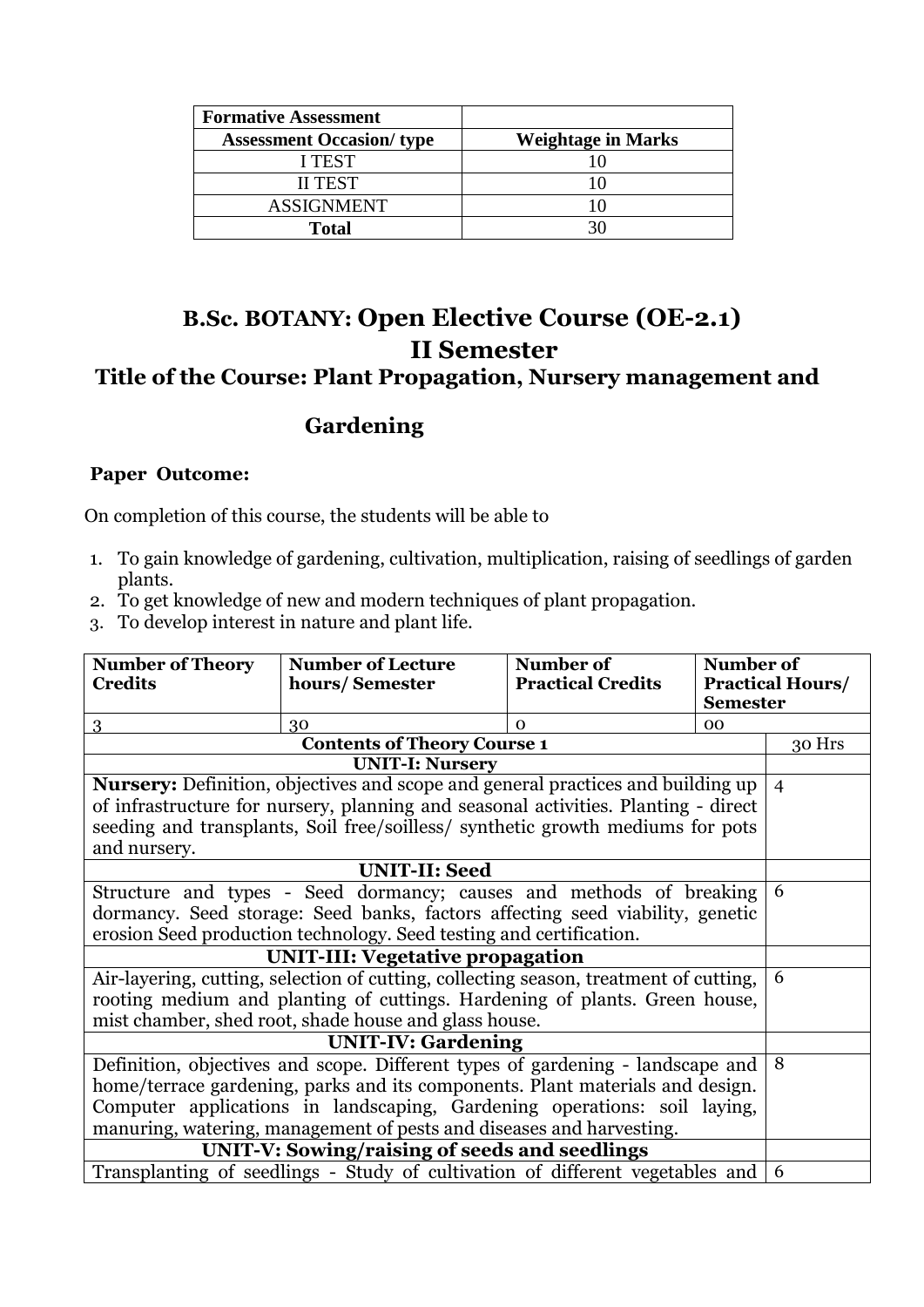flowering plants: cabbage, brinjal, lady's finger, tomatoes, carrots, bougainvillea, roses, geranium, ferns, petunia, orchids etc. Storage and roses, geranium, ferns, petunia, orchids etc. marketing procedures. Developing and maintenance of different types of lawns. Bonsai technique.

#### **Text Books and References**

- 1. Agrawal PK. 1993. Hand Book of Seed Technology. New Delhi, Delhi: Dept. of Agriculture and Cooperation, National Seed Corporation Ltd.
- 2. Bose TK and Mukherjee D. 1972. Gardening in India. New Delhi, Delhi: Oxford & IBH Publishing Co.
- 3. Jules J. 1979. Horticultural Science, 3rd edition. San Francisco, California: W.H. Freeman and Co.
- 4. Kumar N. 1997. Introduction to Horticulture. Nagercoil, Tamil Nadu: Rajalakshmi Publications.

#### **Additional Resources:**

- 1. Musser E., Andres. 2005. Fundamentals of Horticulture. New Delhi, Delhi: McGraw Hill Book Co.
- 2. Sandhu MK. 1989. Plant Propagation. Madras, Bangalore: Wile Eastern Ltd.

#### **Pedagogy:**

**Lectures, Practicals, Field and laboratory visits, Participatory Learning, Seminars, Assignments, specimen submission etc**

| <b>Formative Assessment</b>         |                           |  |
|-------------------------------------|---------------------------|--|
| <b>Assessment Occasion/</b><br>type | <b>Weightage in Marks</b> |  |
| <b>I TEST</b>                       | 10                        |  |
| <b>II TEST</b>                      | 10                        |  |
| <b>ASSIGNMENT</b>                   | 10                        |  |
| <b>Total</b>                        | 30                        |  |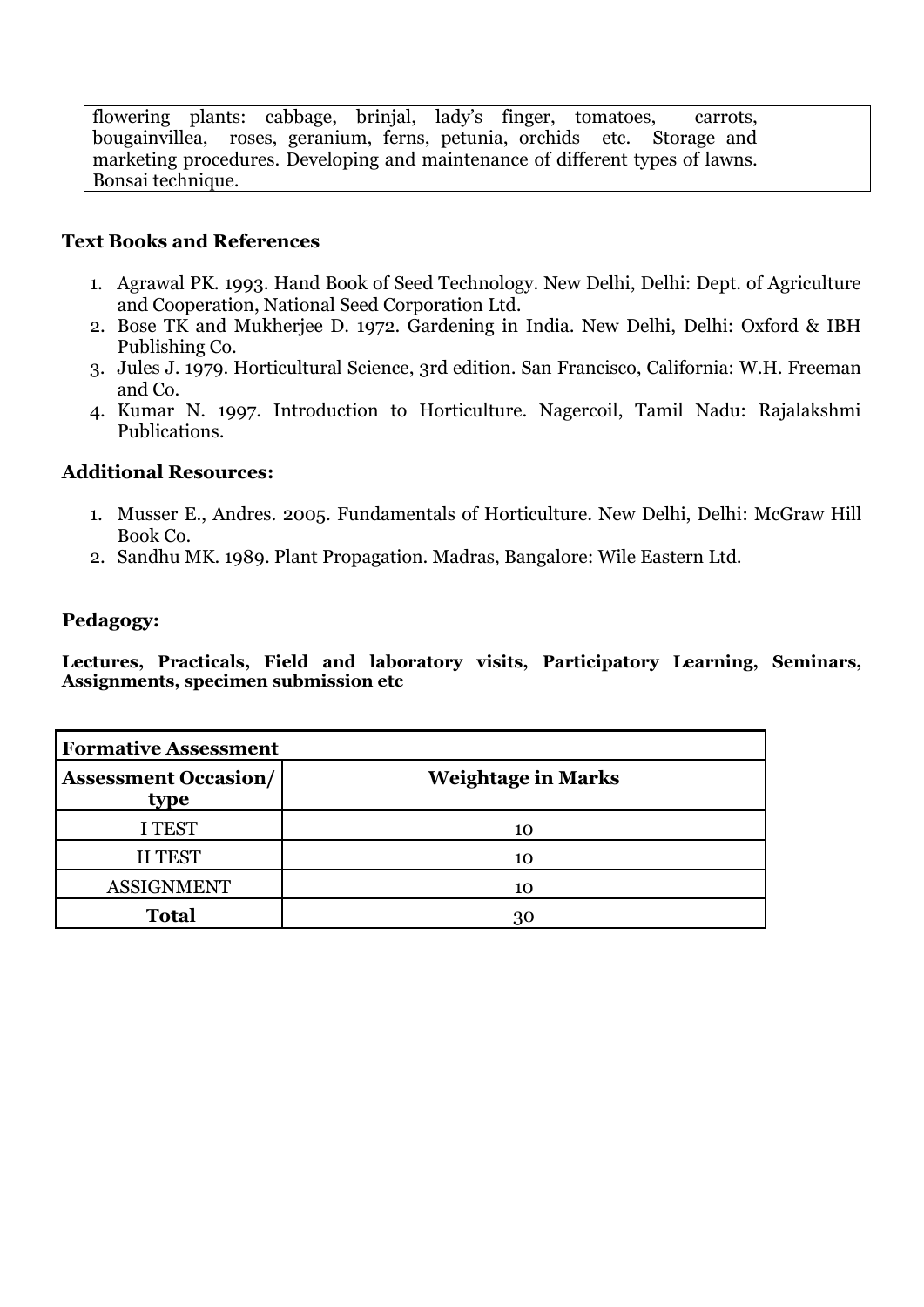### **B.Sc. BOTANY: Open Elective Course (OE-2.2) II Semester**

### **Title of the Course: Bio-fuels**

#### **Paper Outcome:**

On completion of this course, the students will be able to

| <b>Number of Theory</b><br><b>Credits</b>                                                       | <b>Number of Lecture</b><br>hours/Semester                                                            | Number of<br><b>Practical Credits</b> | Number of       | <b>Practical Hours/</b> |
|-------------------------------------------------------------------------------------------------|-------------------------------------------------------------------------------------------------------|---------------------------------------|-----------------|-------------------------|
|                                                                                                 |                                                                                                       |                                       | <b>Semester</b> |                         |
| $\overline{3}$                                                                                  | 30                                                                                                    | $\Omega$                              | 00              |                         |
|                                                                                                 | <b>Contents of Theory Course 1</b>                                                                    |                                       |                 | 30 Hrs                  |
|                                                                                                 | UNIT-I:                                                                                               |                                       |                 |                         |
|                                                                                                 | Introduction, definition, scope and Importance of Bio-fuel. Institutions related to $\vert 6 \rangle$ |                                       |                 |                         |
|                                                                                                 | biofuels in India and worldwide. Public awareness of biofuel.                                         |                                       |                 |                         |
|                                                                                                 | Biofuels scenario -in India and worldwide. History of biofuel; Advantages and                         |                                       |                 |                         |
|                                                                                                 | disadvantages of biofuels. Generation of biofuels: first, second, third and fourth                    |                                       |                 |                         |
| generation of biofuels and present status.                                                      |                                                                                                       |                                       |                 |                         |
| UNIT-II:                                                                                        |                                                                                                       |                                       |                 |                         |
| Biofuel feed stocks: Agricultural waste, farm waste, forestry waste, organic wastes from        |                                                                                                       |                                       | 10              |                         |
| the residential, institutional and industrial waste and its importance. (Biomass-plant,         |                                                                                                       |                                       |                 |                         |
| animal and microbial based waste). Algal biofuel.                                               |                                                                                                       |                                       |                 |                         |
|                                                                                                 | UNIT-III:                                                                                             |                                       |                 |                         |
| Biodiesel species: Pongamia pinnata, Simarouba gluca, Jatropha curcas, Azardirachta             |                                                                                                       |                                       | $\overline{4}$  |                         |
| <i>india, madhuca indica</i> and <i>Callophyllum innophyllum</i> etc.; oil content analysis and |                                                                                                       |                                       |                 |                         |
| characterization.                                                                               |                                                                                                       |                                       |                 |                         |
| <b>UNIT-IV:</b>                                                                                 |                                                                                                       |                                       |                 |                         |
| Introduction to biodiesel, bioethanol, biogas and biohydrogen; production technology of         |                                                                                                       |                                       | 8               |                         |
| biofuels, quality analysis of biodiesel, bioethanol and biogas and its comparison with          |                                                                                                       |                                       |                 |                         |
| national and international standards.                                                           |                                                                                                       |                                       |                 |                         |
| <b>UNIT-V:</b>                                                                                  |                                                                                                       |                                       |                 |                         |
| Biofuel sustainability; Biofuel Policy in India and around the worldwide; Biofuel               |                                                                                                       |                                       |                 | $\overline{4}$          |
| production statistics: production of Biodiesel, bioethanol, biogas in Countrywide               |                                                                                                       |                                       |                 |                         |

#### **Text Books and References**

**Pedagogy:** 

**Lectures, Practicals, Field and laboratory visits,Participatory Learning, Seminars, Assignments, specimen submission etc**

| <b>Formative Assessment</b>      |                           |  |
|----------------------------------|---------------------------|--|
| <b>Assessment Occasion/ type</b> | <b>Weightage in Marks</b> |  |
| <b>I TEST</b>                    |                           |  |
| <b>II TEST</b>                   |                           |  |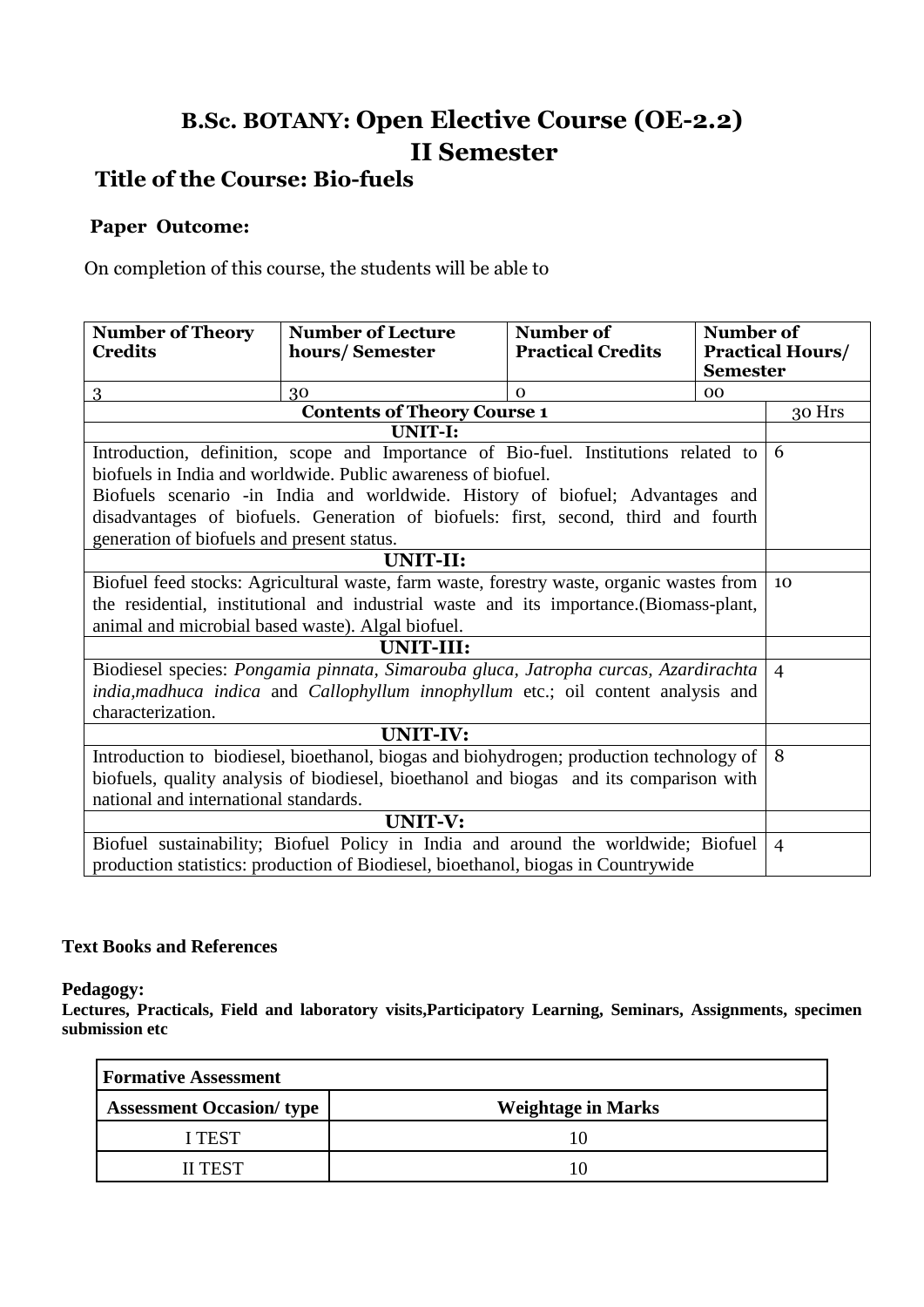| <b>A S STANMENT</b><br>$\mathbf{A}$ |           |
|-------------------------------------|-----------|
| <b>Total</b>                        | າເ<br>.JU |

## **B.Sc. BOTANY: Open Elective Course (OE-2.3) II Semester**

### **Title of the Course: Bio-fertilizers**

#### **Paper Outcome:**

On completion of this course, the students will be able to

| <b>Number of Theory</b>                                                                    | <b>Number of Lecture</b>                                                             | Number of                | Number of       |                         |
|--------------------------------------------------------------------------------------------|--------------------------------------------------------------------------------------|--------------------------|-----------------|-------------------------|
| <b>Credits</b>                                                                             | hours/Semester                                                                       | <b>Practical Credits</b> |                 | <b>Practical Hours/</b> |
|                                                                                            |                                                                                      |                          | <b>Semester</b> |                         |
| 3                                                                                          | 30                                                                                   | $\Omega$                 | 00              |                         |
|                                                                                            | <b>Contents of Theory Course 1</b>                                                   |                          |                 | 36 Hrs                  |
|                                                                                            | UNIT-I: General account, isolation and mass multiplication                           |                          |                 |                         |
| General account about the microbes used as biofertilizer $-$ Rhizobium $-$ isolation,      |                                                                                      |                          |                 |                         |
| identification, mass multiplication, carrier based inoculants, Actinor hizal symbiosis.    |                                                                                      |                          |                 |                         |
| Azospirillum: isolation and mass multiplication – carrier based inoculant, associative     |                                                                                      |                          |                 |                         |
| effect of different microorganisms. Azotobacter: classification, characteristics - crop    |                                                                                      |                          |                 |                         |
| response to <i>Azotobacter</i> inoculum, maintenance and mass multiplication               |                                                                                      |                          |                 |                         |
| <b>UNIT-II: Association of cyanobacteria and fungi</b>                                     |                                                                                      |                          |                 |                         |
| Cyanobacteria (blue green algae), Azolla and Anabaena Azollae association, nitrogen        |                                                                                      |                          |                 | 10                      |
| fixation, factors affecting growth, blue green algae and <i>Azolla</i> in rice cultivation |                                                                                      |                          |                 |                         |
|                                                                                            |                                                                                      |                          |                 |                         |
| Mycorrhizal association, types of mycorrhizal association, taxonomy, occurrence and        |                                                                                      |                          |                 |                         |
| distribution, phosphorus nutrition, growth and yield - colonization of VAM -its            |                                                                                      |                          |                 |                         |
| influence on growth and yield of crop plants                                               |                                                                                      |                          |                 |                         |
| UNIT-III: Applications of cyanobacteria and fungi                                          |                                                                                      |                          |                 |                         |
|                                                                                            | Organic farming – Green manuring and organic fertilizers, Recycling of biodegradable |                          |                 | <b>10S</b>              |
| municipal, agricultural and Industrial wastes – bio-compost making methods, types and      |                                                                                      |                          |                 |                         |
| method of vermin-composting – field Application.                                           |                                                                                      |                          |                 |                         |

#### **Suggested Readings**

- 1. Dubey R. 2005. A Text book of Biotechnology S.Chand & Co, New Delhi.
- 2. Kumaresan V. 2005. Biotechnology, Saras Publications, New Delhi.
- 3. Prakash JJE. 2004. Outlines of Plant Biotechnology. Emkay \_Publication, New Delhi.
- 4. Sathe TV. 2004. Vermiculture and Organic Farming. Daya publishers.
- 5. Rao NS. 2000. Soil Microbiology, Oxford & IBH Publishers, New \_Delhi.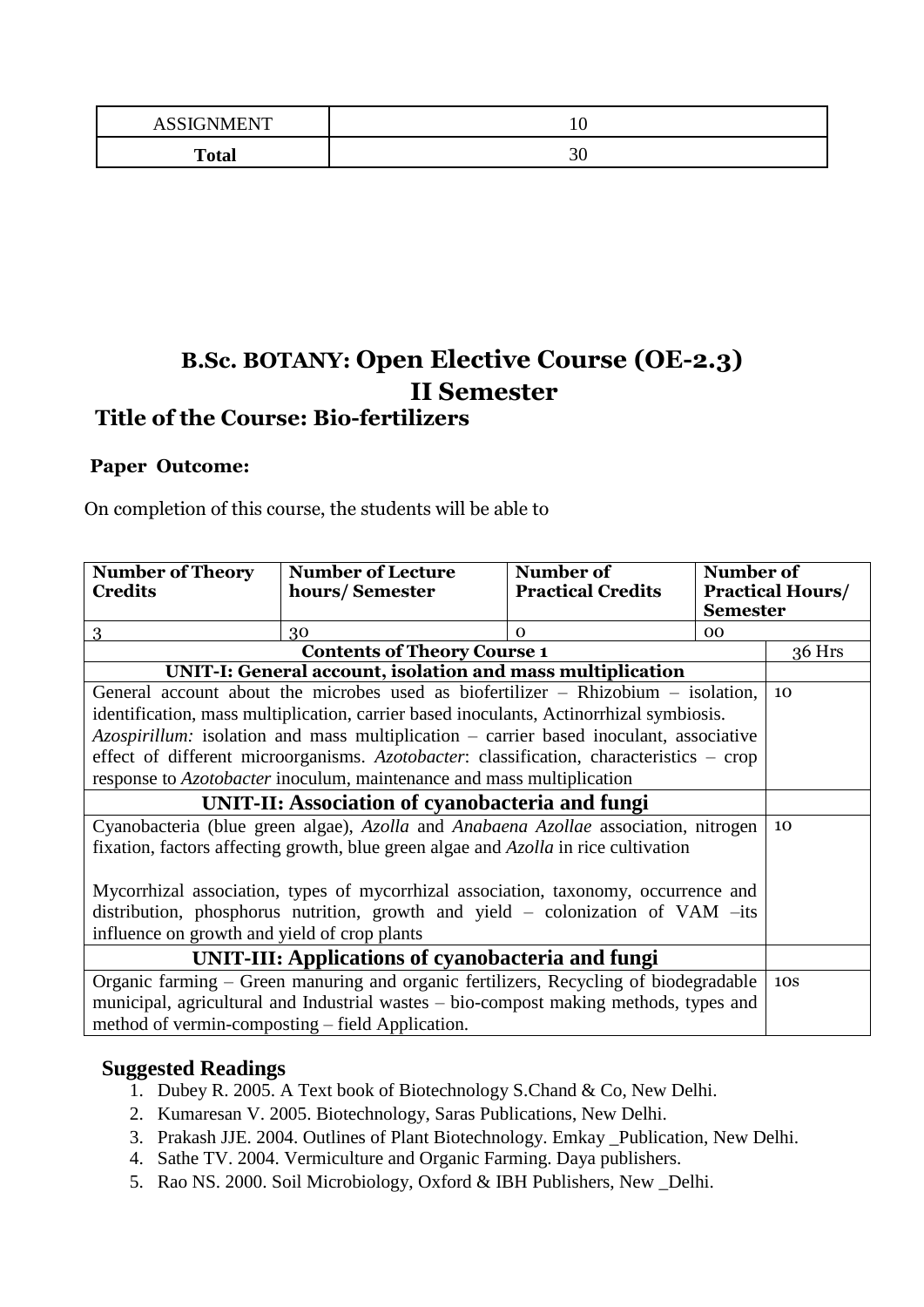6. Vayas SC, Vayas S and Modi HA.1998. Bio-fertilizers and organic farming Akta Prakashan, Nadiad

#### **PEDAGOGY:**

**Lectures, Practicals, Field and laboratory visits, Participatory Learning, Seminars, Assignments, specimen submission etc**

| <b>Formative Assessment</b>      |                           |
|----------------------------------|---------------------------|
| <b>Assessment Occasion/ type</b> | <b>Weightage in Marks</b> |
| I TEST                           |                           |
| <b>II TEST</b>                   |                           |
| <b>ASSIGNMENT</b>                |                           |
| Total                            | 30                        |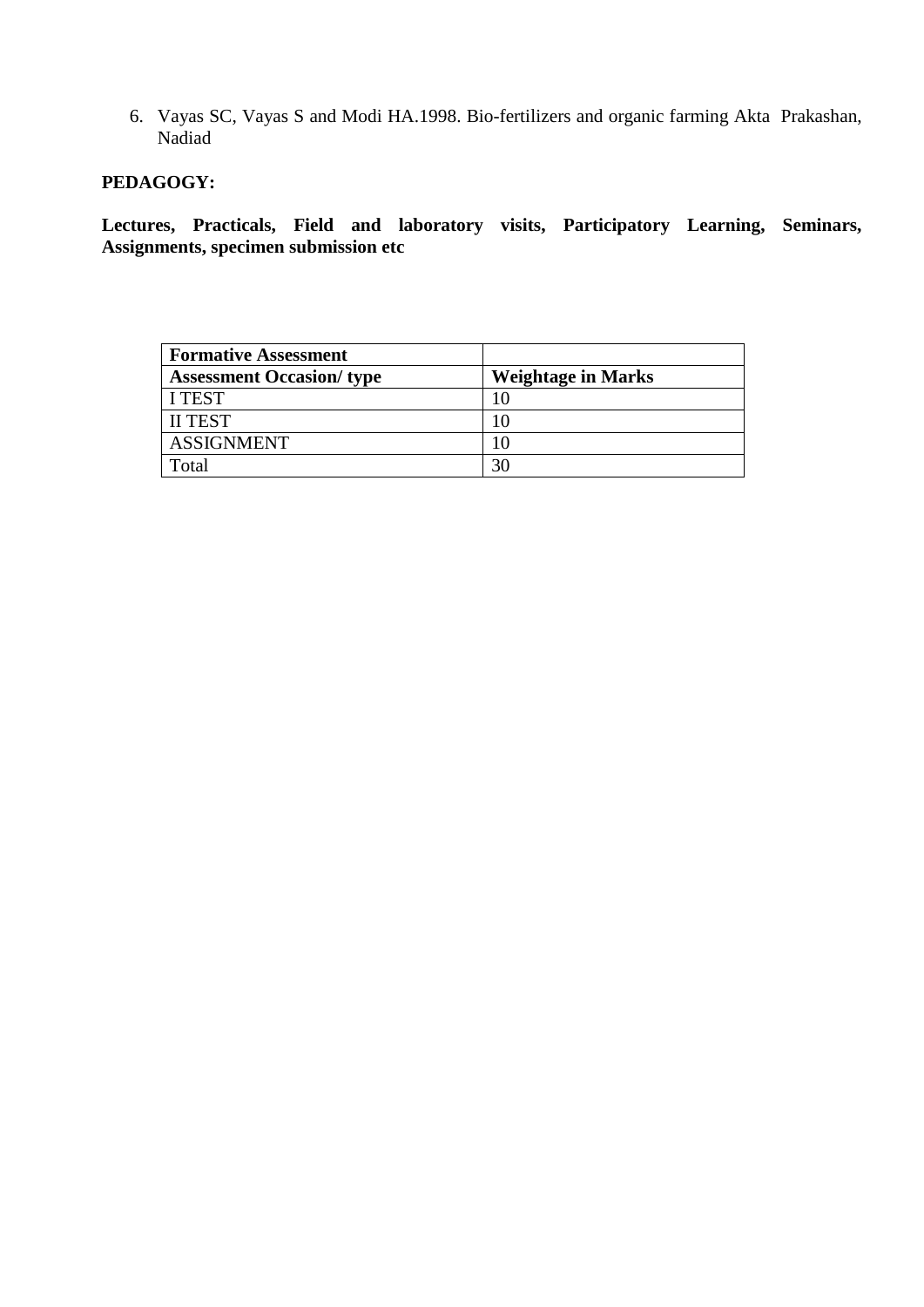#### **DAVANGERE UNIVERSITY I Semester B.Sc. Degree Examination- January 2022 (CBCS) Paper-I: Microbial Diversity**

Time: 3 Hours Maximum Marks: 60

#### **Note:**

- 1. All Parts are compulsory
- 2. Draw labeled diagram whenever necessary

#### **PART-A**

Write brief note on any **FIVE** of the following 2x 10=10 M

1.

2.

3.

4.

5. 6.

7.

8.

#### **PART-B**

#### Write short notes on any **FIVE** of the following 5x4=20 M

9.

10.

11. 12.

13.

14.

15.

16.

#### **PART-C**

#### Answer any **THREE** of the following 3x10=30M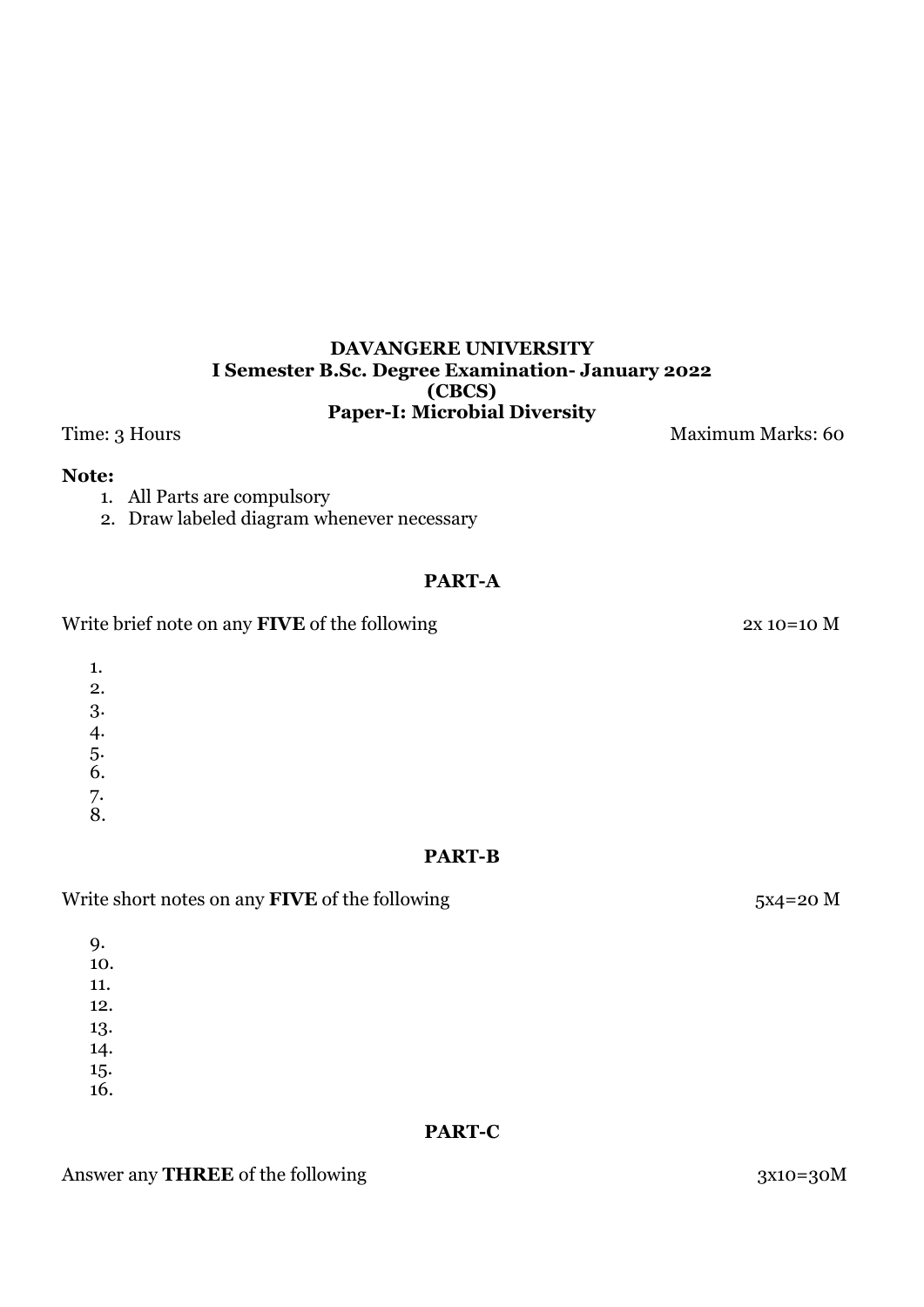| 17.<br>18.<br>19.<br>20.<br>21. |  |  |  |
|---------------------------------|--|--|--|
|                                 |  |  |  |
|                                 |  |  |  |
|                                 |  |  |  |
|                                 |  |  |  |

#### **BSc I Semester Paper-I Microbial Diversity Practical Question Paper**

(Duration: 03 hrs) (Maximum marks: 40)

| 1. Identify the specimen A, B, C, sketch, label and give reasons. | $12(04 \text{ each})$ |
|-------------------------------------------------------------------|-----------------------|
| 2. Write critical notes on D and E (macroscopic forms).           | $06(03 \text{ each})$ |
| 3. Write the pathological aspects F, G and H.                     | $12(04 \text{ each})$ |
| 4. Identify the slides I, J, K, L and M with reasons.             | 10 (02 each)          |

Submission of any five specimens/ photographs

#### **BSc I Semester Paper-I Microbial Diversity Scheme of Valuation** (Maximum marks: 40)

| 1. Identification of the specimen A, B, C                           | 12 (04 marks each) |
|---------------------------------------------------------------------|--------------------|
| Identification -01, Sketch and label -02, Reasons -01               |                    |
| (Algae-1, Fungi-1, Lichen-1)                                        |                    |
| 2. Critical notes on D and E (macroscopic)                          | 06 (03 marks each) |
| Identification -01, Critical note $-$ 02                            |                    |
| $(\text{Algae-1}, \text{Fungi-1})$                                  |                    |
| 3. Pathological aspects F, G and H                                  | 12 (04 marks each) |
| Identification -01, symptoms and control measures -03               |                    |
| (Mycoplasma/Viral disease-1, Bacterial disease-1, Fungal disease-1) |                    |
| 4. Identification of slides I, J, K, L and M                        | 10 (02 marks)      |
| Identification -01, Comments -01                                    |                    |
| (Bacteria-1, Algae-2, Fungi-1, Lichens-1)                           |                    |